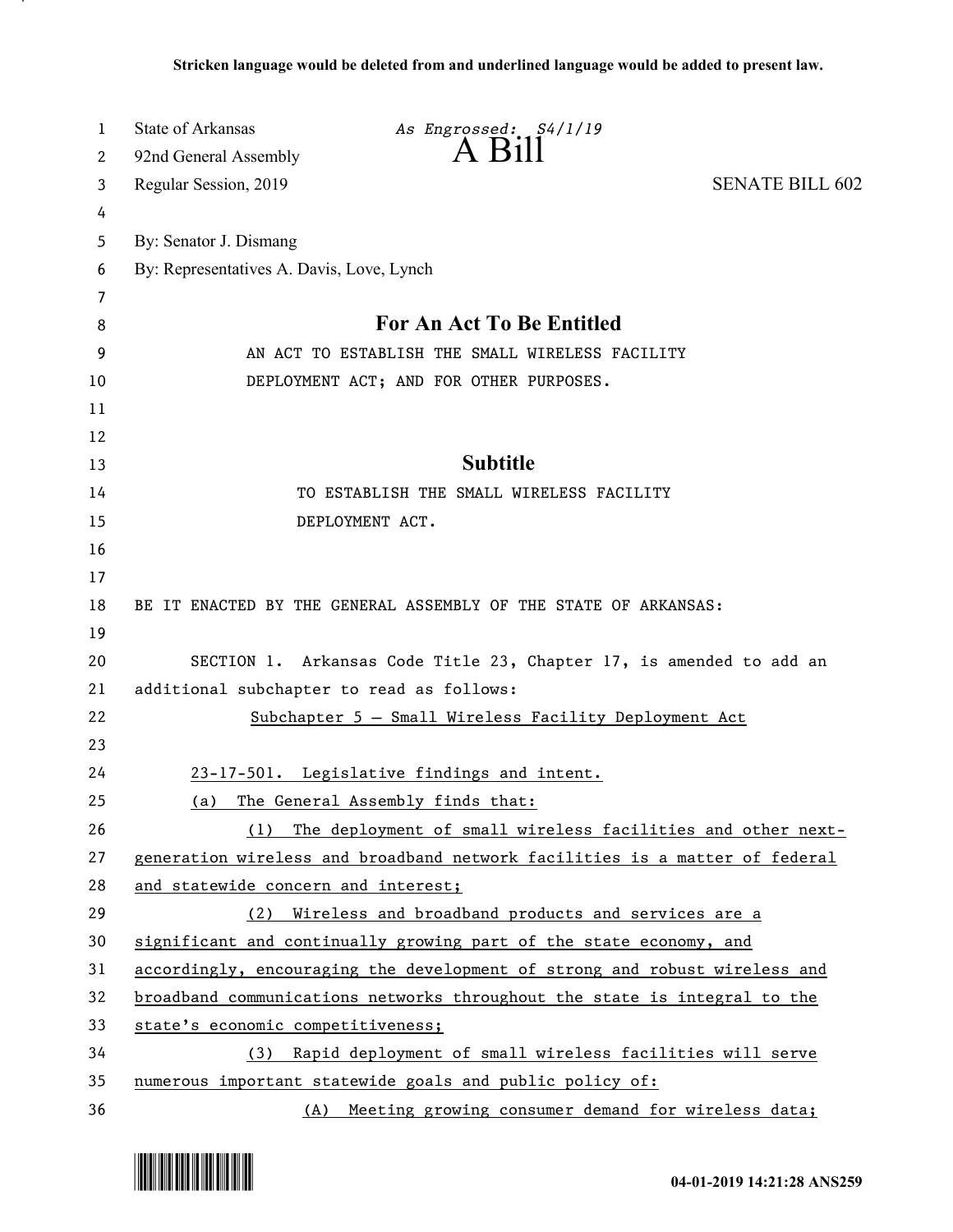| $\mathbf{1}$ | (B) Increasing competitive options for communications                        |
|--------------|------------------------------------------------------------------------------|
| 2            | services available to the state's residents; and                             |
| 3            | (C) Promoting the ability of the state's citizens to                         |
| 4            | communicate with other citizens and with their state and municipalities, and |
| 5            | promoting public safety;                                                     |
| 6            | (4) Small wireless facilities, including facilities commonly                 |
| 7            | referred to as "small cells" and distributed antenna systems often are       |
| 8            | deployed most effectively in a public right-of-way;                          |
| 9            | (5) To meet the key objectives of this subchapter and federal                |
| 10           | law, wireless service providers must have access to public rights-of-way and |
| 11           | the ability to attach to infrastructure located in public rights-of-way to   |
| 12           | increase the density of the wireless service provider's networks and provide |
| 13           | next generation wireless services;                                           |
| 14           | (6) Rates and fees for the permitting and deployment of small                |
| 15           | wireless facilities in public rights-of-way and on authority infrastructure, |
| 16           | including poles, throughout the state, consistent with federal law, is       |
| 17           | reasonable and will encourage the deployment of robust next-generation       |
| 18           | wireless and broadband networks for the benefit of citizens throughout the   |
| 19           | state;                                                                       |
| 20           | The procedures, rates, and fees in this subchapter are:<br>(7)               |
| 21           | Consistent with federal law and multiple ordinances<br>(A)                   |
| 22           | adopted by municipalities throughout the state;                              |
| 23           | Fair and reasonable when viewed from the perspective<br>(B)                  |
| 24           | of the state's citizens and the state's interest in having robust, reliable, |
| 25           | and technologically advanced wireless and broadband networks; and            |
| 26           | (C) Reflective of a balancing of the interests of the                        |
| 27           | wireless providers deploying new facilities and the interests of authorities |
| 28           | in recovering their costs of managing access to the public rights-of-way and |
| 29           | the attachment space provided on authority infrastructure in the public      |
| 30           | rights-of-way;                                                               |
| 31           | Municipalities are the custodians of public rights-of-way,<br>(8)            |
| 32           | and public property within the public rights-of-way, within the limits of    |
| 33           | their respective jurisdictions;                                              |
| 34           | (9) Municipalities may adopt ordinances and regulations                      |
| 35           | governing the use, construction, development, and appearance of public and   |
|              |                                                                              |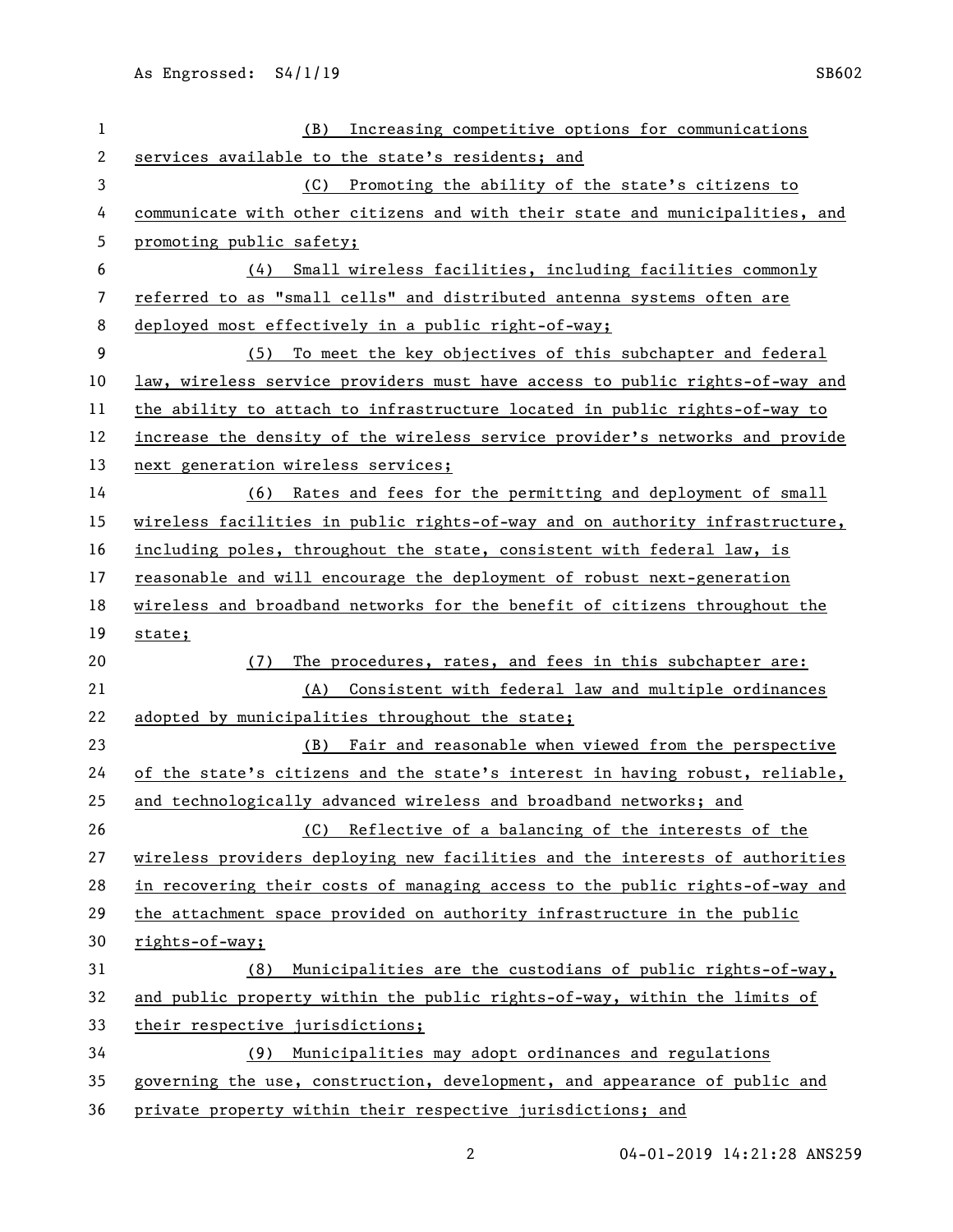| 1              | Municipalities recognize the economic and social value of<br>(10)             |
|----------------|-------------------------------------------------------------------------------|
| 2              | data connectivity and desire to encourage wireless infrastructure investment  |
| 3              | by providing a fair and predictable process for the deployment of small       |
| 4              | wireless facilities within the public rights-of-way in a manner that is:      |
| 5              | (A)<br>Safe;                                                                  |
| 6              | Compatible with and complementary to the provision of<br>(B)                  |
| $\overline{7}$ | services by the municipality and others lawfully using the rights-of-way; and |
| 8              | Consistent with the aesthetic standards of the<br>(C)                         |
| 9              | municipality.                                                                 |
| 10             | (b) It is the intent of the General Assembly that the operation of            |
| 11             | small wireless facilities are matters of statewide concern and interest.      |
| 12             |                                                                               |
| 13             | 23-17-502. Title.                                                             |
| 14             | This subchapter shall be known and may be cited as the "Small Wireless        |
| 15             | Facility Deployment Act".                                                     |
| 16             |                                                                               |
| 17             | 23-17-503. Definitions.                                                       |
| 18             | As used in this subchapter:                                                   |
| 19             | (1) "Affiliate" means an entity that directly or indirectly                   |
| 20             | controls, is controlled by, or is under common control with another party;    |
| 21             | (2) "Antenna" means communications equipment that transmits or                |
| 22             | receives an electromagnetic radio frequency signal in the provision of        |
| 23             | wireless service;                                                             |
| 24             | (3)(A) "Antenna equipment" means equipment, switches, wiring,                 |
| 25             | cabling, power sources, shelters, or cabinets associated with an antenna,     |
| 26             | located at the same fixed location as the antenna, and when collocated on a   |
| 27             | structure is mounted or installed at the same time as the antenna.            |
| 28             | "Antenna equipment" does not include:<br>(B)                                  |
| 29             | The structure or improvements on, under, or<br>(i)                            |
| 30             | within which the equipment is collocated; or                                  |
| 31             | (ii) Wireline backhaul facilities, coaxial or fiber                           |
| 32             | optic cable that is between structures, or coaxial or fiber optic cable that  |
| 33             | is otherwise not immediately adjacent to or directly associated with an       |
| 34             | antenna;                                                                      |
| 35             | "Antenna facility" means an antenna and associated antenna<br>(4)             |
| 36             | equipment;                                                                    |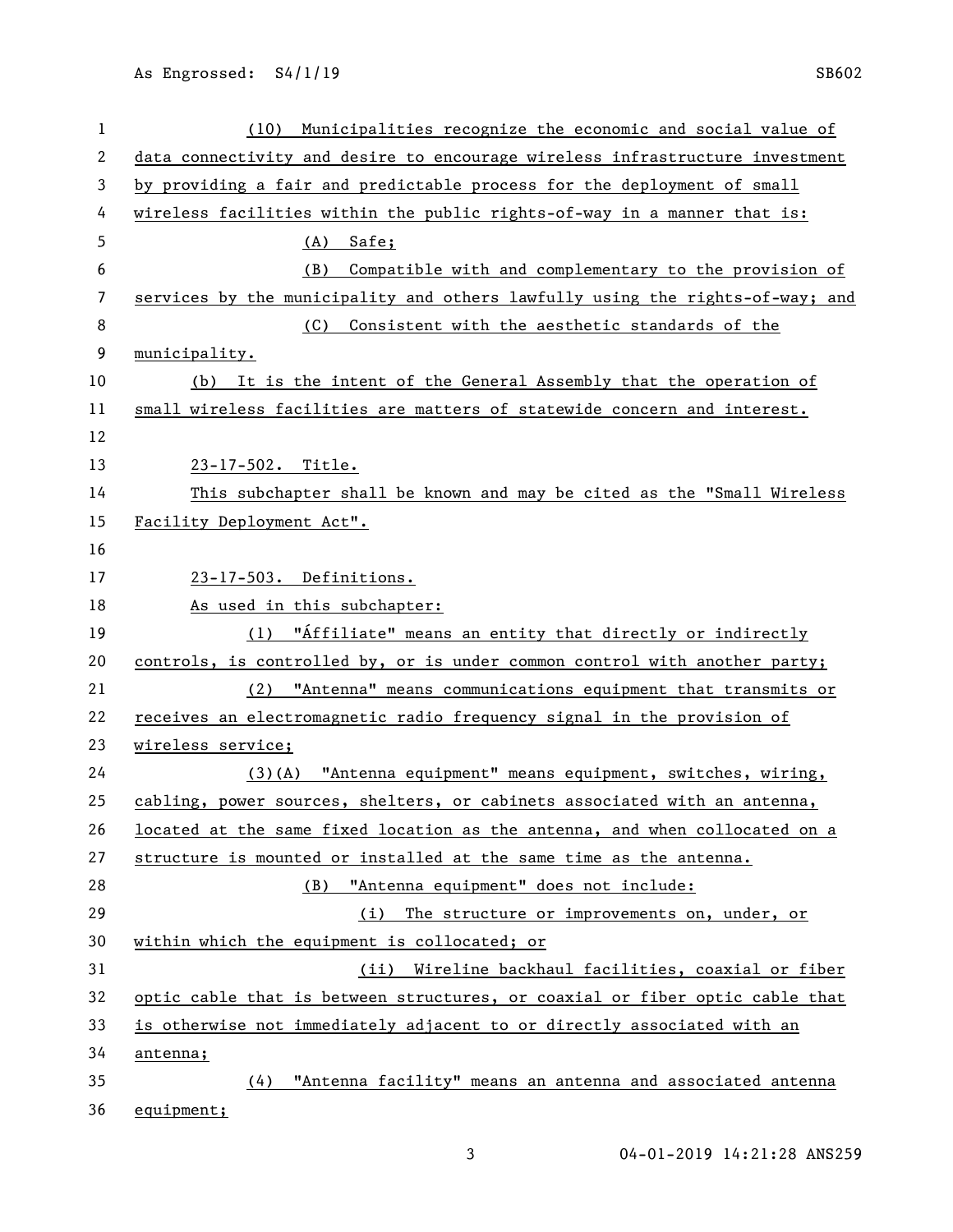| 1  | (5) "Applicable codes" means uniform electrical reliability,                     |
|----|----------------------------------------------------------------------------------|
| 2  | building, fire, electrical, plumbing, or mechanical codes, as adopted by a       |
| 3  | recognized national code organization, or local amendments to the codes that     |
| 4  | are of general application, or local ordinances that are of general              |
| 5  | application, that address public health, safety, or welfare and are              |
| 6  | consistent with this subchapter;                                                 |
| 7  | (6) "Applicant" means a person who submits an application as or                  |
| 8  | on behalf of a wireless provider;                                                |
| 9  | (7) "Application" means a request submitted by an applicant to                   |
| 10 | an authority for a permit:                                                       |
| 11 | (A) To collocate small wireless facilities; or                                   |
| 12 | (B) To install, modify, or replace a pole on which a small                       |
| 13 | wireless facility is or will be collocated, in the right-of-way;                 |
| 14 | (8)(A) "Authority" means a county, a municipality, a                             |
| 15 | subdivision, or instrumentality thereof, including without limitation:           |
| 16 | (i) A public utility district;                                                   |
| 17 | (ii) An irrigation district; or                                                  |
| 18 | (iii) A municipal electric utility.                                              |
| 19 | (B) "Authority" does not include a state court having                            |
| 20 | jurisdiction over an authority;                                                  |
| 21 | (9) "Authority pole" means a pole owned, managed, or operated by                 |
| 22 | or on behalf of an authority;                                                    |
| 23 | $(10)(A)$ "Collocate" or "collocate on" means the placement,                     |
| 24 | mounting, replacement, or modification of a small wireless facility on, or of    |
| 25 | ground-mounted antenna equipment adjacent to, a structure.                       |
| 26 | (B) "Collocate" or "collocate on" includes collocated                            |
| 27 | ground-mounted antenna equipment as a small wireless facility if it meets the    |
| 28 | requirements of $\S$ 23-17-503(25)(A)(iii)-(vi) and the associated facilities on |
| 29 | the adjacent structure meet the requirements of $\S$ 23-17-503(25)(i)-(vi);      |
| 30 | (11) "Communications service" means:                                             |
| 31 | (A) A cable service, as defined in 47 U.S.C. § 522(6), as                        |
| 32 | it existed on January 1, 2019;                                                   |
| 33 | (B) A telecommunications service, as defined in 47 U.S.C.                        |
| 34 | § 153(53), as it existed on January 1, 2019;                                     |
| 35 | (C) An information service, as defined in 47 U.S.C. §                            |
| 36 | 153(24), as it existed on January 1, 2019; or                                    |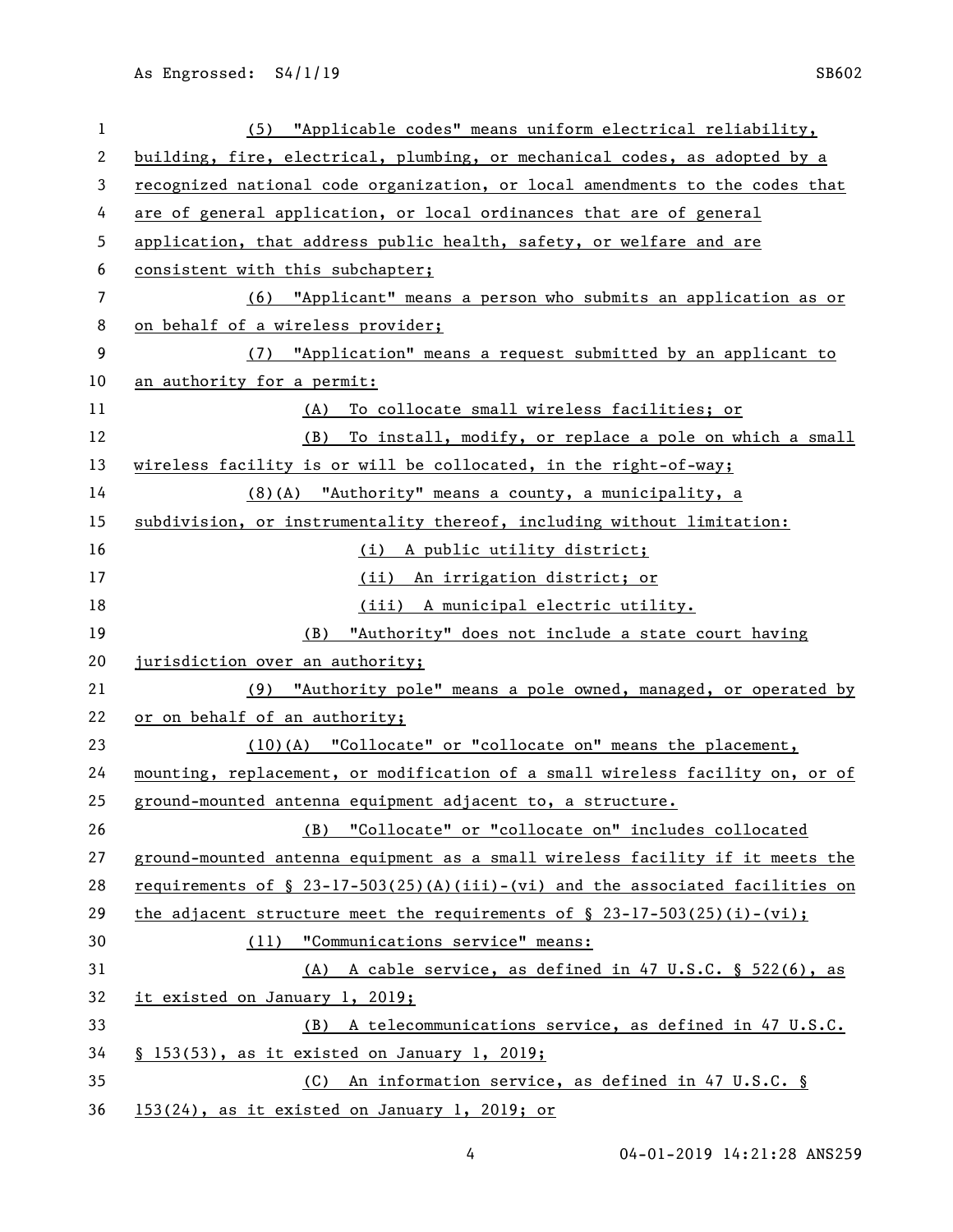| 1              |                                | (D) Wireless service;                                                         |  |
|----------------|--------------------------------|-------------------------------------------------------------------------------|--|
| $\overline{c}$ |                                | (12) "Communications service provider" means:                                 |  |
| 3              |                                | (A) A cable operator, as defined in 47 U.S.C. § 522(5), as                    |  |
| 4              | it existed on January 1, 2019; |                                                                               |  |
| 5              |                                | (B) A provider of information service, as defined in 47                       |  |
| 6              |                                | <u>U.S.C. § 153(24), as it existed on January 1, 2019;</u>                    |  |
| 7              |                                | (C) A telecommunications carrier, as defined in 47 U.S.C.                     |  |
| 8              | \$153(51); or                  |                                                                               |  |
| 9              |                                | (D)<br>A wireless provider;                                                   |  |
| 10             |                                | (13) "Control" means the direct or indirect:                                  |  |
| 11             |                                | (A) Ownership of at least fifty percent (50%) of the                          |  |
| 12             | equity;                        |                                                                               |  |
| 13             |                                | Ability to direct at least fifty percent (50%) of<br>(B)                      |  |
| 14             | voting power; or               |                                                                               |  |
| 15             |                                | (C) Ability otherwise to direct management policies;                          |  |
| 16             |                                | (14) "Controlled-access facility" means a highway or street                   |  |
| 17             | described in $$27-68-102;$     |                                                                               |  |
| 18             |                                | (15) "Decorative pole" means an authority pole that is                        |  |
| 19             |                                | specifically designed and placed for aesthetic purposes and on which limited  |  |
| 20             |                                | appurtenances or attachments, such as a small wireless facility, lighting,    |  |
| 21             |                                | specially designed informational or directional signage, or temporary holiday |  |
| 22             |                                | or special event attachments, have been placed or are permitted to be placed  |  |
| 23             |                                | according to nondiscriminatory authority rules or codes;                      |  |
| 24             |                                | (16) "Facility" means an antenna facility or a structure that is              |  |
| 25             |                                | used for the provision of wireless service;                                   |  |
| 26             |                                | (17) "Fee" means a one-time, nonrecurring charge;                             |  |
| 27             |                                | (18) "Historic district" means a group of buildings, properties,              |  |
| 28             | or sites that are either:      |                                                                               |  |
| 29             |                                | (A) Listed in the National Register of Historic Places or                     |  |
| 30             |                                | formally determined eligible for listing by the Keeper of the National        |  |
| 31             |                                | Register of Historic Places, according to Section VI.D.l.a.i-v of the         |  |
| 32             |                                | Nationwide Programmatic Agreement Regarding the Section 106 National Historic |  |
| 33             |                                | Preservation Act Review Process, 47 C.F.R. Part 1, Appendix C, as it existed  |  |
| 34             | on January 1, 2019;            |                                                                               |  |
| 35             |                                | (B) A historic district designated under the Historic                         |  |
| 36             |                                | Districts Act, § 14-172-201 et seq.; or                                       |  |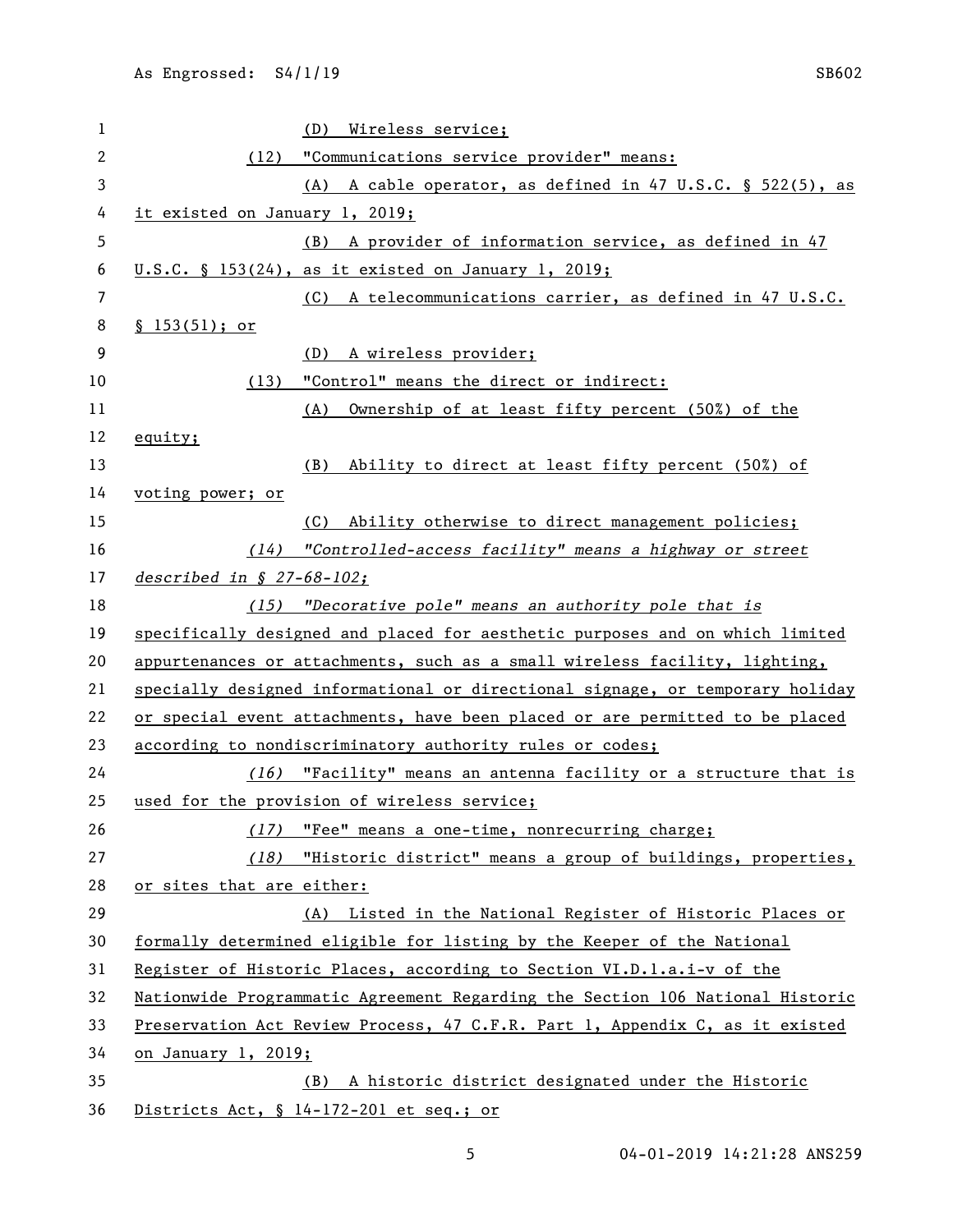| 1  | (C) A historic district otherwise designated under a local                    |
|----|-------------------------------------------------------------------------------|
| 2  | ordinance as of January 1, 2019;                                              |
| 3  | (19) "Micro-wireless facility" means a wireless facility that:                |
| 4  | (A) Is not larger in dimension than twenty-four inches                        |
| 5  | $(24")$ in length, fifteen inches (15") in width, and twelve inches (12") in  |
| 6  | height;                                                                       |
| 7  | (B) Has an exterior antenna that is no longer than eleven                     |
| 8  | inches $(11")$ ; and                                                          |
| 9  | $(C)$ Is not placed any farther than ten feet (10') down the                  |
| 10 | span as measured from the side of the pole;                                   |
| 11 | (20) "Permit" means an authorization, written or otherwise,                   |
| 12 | required by an authority to perform an action or initiate, continue, or       |
| 13 | complete a project for the deployment of wireless service at a specified      |
| 14 | location;                                                                     |
| 15 | (21) "Person" means an individual, corporation, limited                       |
| 16 | liability company, partnership, association, trust, authority, or other       |
| 17 | entity or organization;                                                       |
| 18 | $(22)(A)$ "Pole" means a pole in a right-of-way that may be used              |
| 19 | by or for wireline communications, electric distribution, lighting, traffic   |
| 20 | control, signage, or a similar function, or for collocation of small wireless |
| 21 | facilities.                                                                   |
| 22 | (B) "Pole" does not include a wireless support structure                      |
| 23 | or an electric transmission structure;                                        |
| 24 | (23) "Rate" means a recurring charge;                                         |
| 25 | $(24)(A)$ "Right-of-way" means an area on, below, or above a                  |
| 26 | public utility easement, roadway, highway, street, sidewalk, alley, or        |
| 27 | similar property.                                                             |
| 28 | (B) "Right-of-way" does not include a federal interstate                      |
| 29 | highway, controlled-access facility, or a public utility easement that does   |
| 30 | not authorize the deployment sought by the wireless provider;                 |
| 31 | $(25)(A)$ "Small wireless facility" means a wireless facility that            |
| 32 | meets all of the following specifications:                                    |
| 33 | (i) The facility:                                                             |
| 34 | (a) Is mounted on a structure fifty feet (50')                                |
| 35 | or less in height, including the antennas;                                    |
| 36 | (b) Is mounted on a structure no more than ten                                |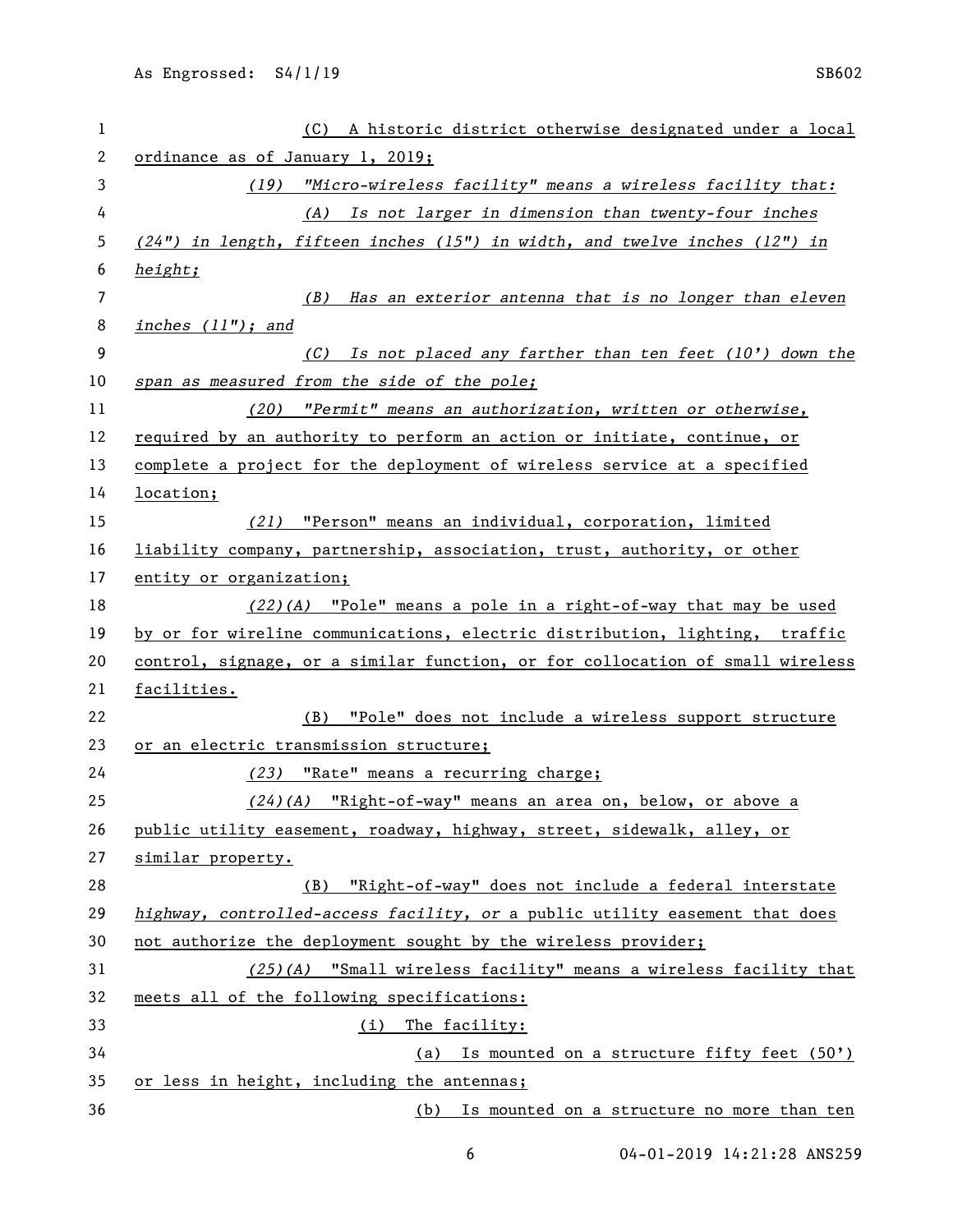| 1            | percent (10%) taller than other adjacent structures; or                         |
|--------------|---------------------------------------------------------------------------------|
| $\mathbf{2}$ | (c) Does not extend an existing structure on                                    |
| 3            | which it is located to a height of more than fifty feet $(50')$ or by more than |
| 4            | ten percent (10%), whichever is greater;                                        |
| 5            | (ii) Each antenna associated with the deployment,                               |
| 6            | excluding associated antenna equipment, is no more than three cubic feet (3     |
| 7            | cu. ft.) in volume;                                                             |
| 8            | (iii) All other wireless equipment associated with                              |
| 9            | the structure, including the wireless equipment associated with the antenna     |
| 10           | and any preexisting associated equipment on the structure, is no more than      |
| 11           | twenty-eight cubic feet (28 cu. ft.) in volume;                                 |
| 12           | (iv) The facility does not require antenna structure                            |
| 13           | registration under 47 C.F.R. Part 17, as it existed on January 1, 2019;         |
| 14           | (v) The facility is not located on tribal lands, as                             |
| 15           | defined in 36 C.F.R. 800.16(x), as it existed on January 1, 2019; and           |
| 16           | (vi) The facility does not result in human exposure                             |
| 17           | to radio frequency in excess of the applicable safety standards specified in    |
| 18           | 47 C.F.R. 1.1307(b), as it existed on January 1, 2019.                          |
| 19           | "Small wireless facility" does not include:<br>(B)                              |
| 20           | (i) The structure or improvements on, under, or                                 |
| 21           | within which the equipment is located or collocated or to which the equipment   |
| 22           | is attached; and                                                                |
| 23           | (ii) Any wireline backhaul facility or coaxial or                               |
| 24           | fiber optic cable that is between wireless support structures or utility        |
| 25           | poles, or that is otherwise not immediately adjacent to or directly             |
| 26           | associated with a particular antenna;                                           |
| 27           | (26) "Structure" means a pole or wireless support structure,                    |
| 28           | whether or not it has an existing antenna facility, that is used or to be       |
| 29           | used for the provision of wireless service;                                     |
| 30           | (27) "Technically feasible" means that by virtue of engineering                 |
| 31           | or spectrum usage the proposed placement for a small wireless facility, or      |
| 32           | its design, concealment measures, or site location, can be implemented          |
| 33           | without a material reduction in the functionality of the small wireless         |
| 34           | facility;                                                                       |
| 35           | (28) "Wireless infrastructure provider" means a person or an                    |
| 36           | affiliate thereof, including a person authorized to provide communications      |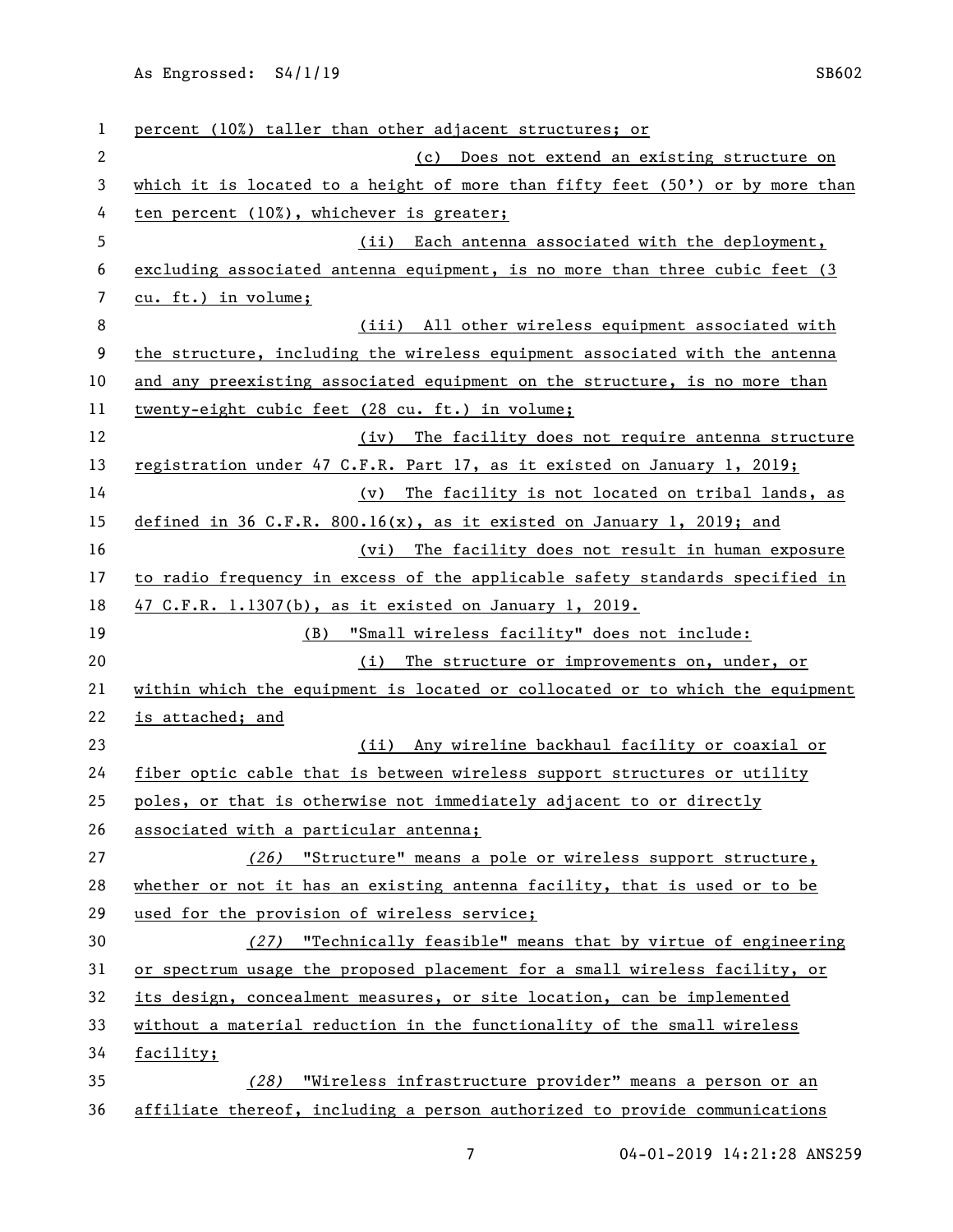| 1  | service in the state, that builds or installs facilities for the provision of |
|----|-------------------------------------------------------------------------------|
| 2  | wireless service, but that is not a wireless service provider;                |
| 3  | (29) "Wireless provider" means a wireless infrastructure                      |
| 4  | provider or a wireless service provider;                                      |
| 5  | (30) "Wireless service" means any service using licensed or                   |
| 6  | unlicensed spectrum, including the use of Wi-Fi, whether at a fixed location  |
| 7  | or mobile, provided to the public;                                            |
| 8  | (31) "Wireless service provider" means a person who provides                  |
| 9  | wireless service;                                                             |
| 10 | (32)(A) "Wireless support structure" means a structure,                       |
| 11 | including:                                                                    |
| 12 | $(i)$ A monopole;                                                             |
| 13 | (ii) A tower, either guyed or self-supporting;                                |
| 14 | (iii) A billboard;                                                            |
| 15 | (iv) A building; or                                                           |
| 16 | (v) Any other existing or proposed structure                                  |
| 17 | designed to support or that is capable of supporting small wireless           |
| 18 | facilities, other than a structure designed solely for the collocation of     |
| 19 | small wireless facilities.                                                    |
| 20 | "Wireless support structure" does not include a pole;<br>(B)                  |
| 21 | and                                                                           |
| 22 | (33) "Wireline backhaul facility" means an aboveground or                     |
| 23 | underground facility used to transport communications services from a         |
| 24 | wireless facility to a network.                                               |
| 25 |                                                                               |
| 26 | 23-17-504. Exclusive arrangements.                                            |
| 27 | An authority shall not enter into an exclusive arrangement with a             |
| 28 | person for use of the right-of-way for the collocation of small wireless      |
| 29 | facilities or the installation, operation, marketing, modification,           |
| 30 | maintenance, or replacement of poles for the collocation.                     |
| 31 |                                                                               |
| 32 | 23-17-505. Use of rights-of-way by wireless provider.                         |
| 33 | (a) Subject to this subchapter, a wireless provider shall have the            |
| 34 | right, as a permitted use not subject to zoning review or approval, to        |
| 35 | collocate, maintain, modify, operate, and replace small wireless facilities   |
| 36 | and to install, maintain, modify, and replace poles it owns or manages or,    |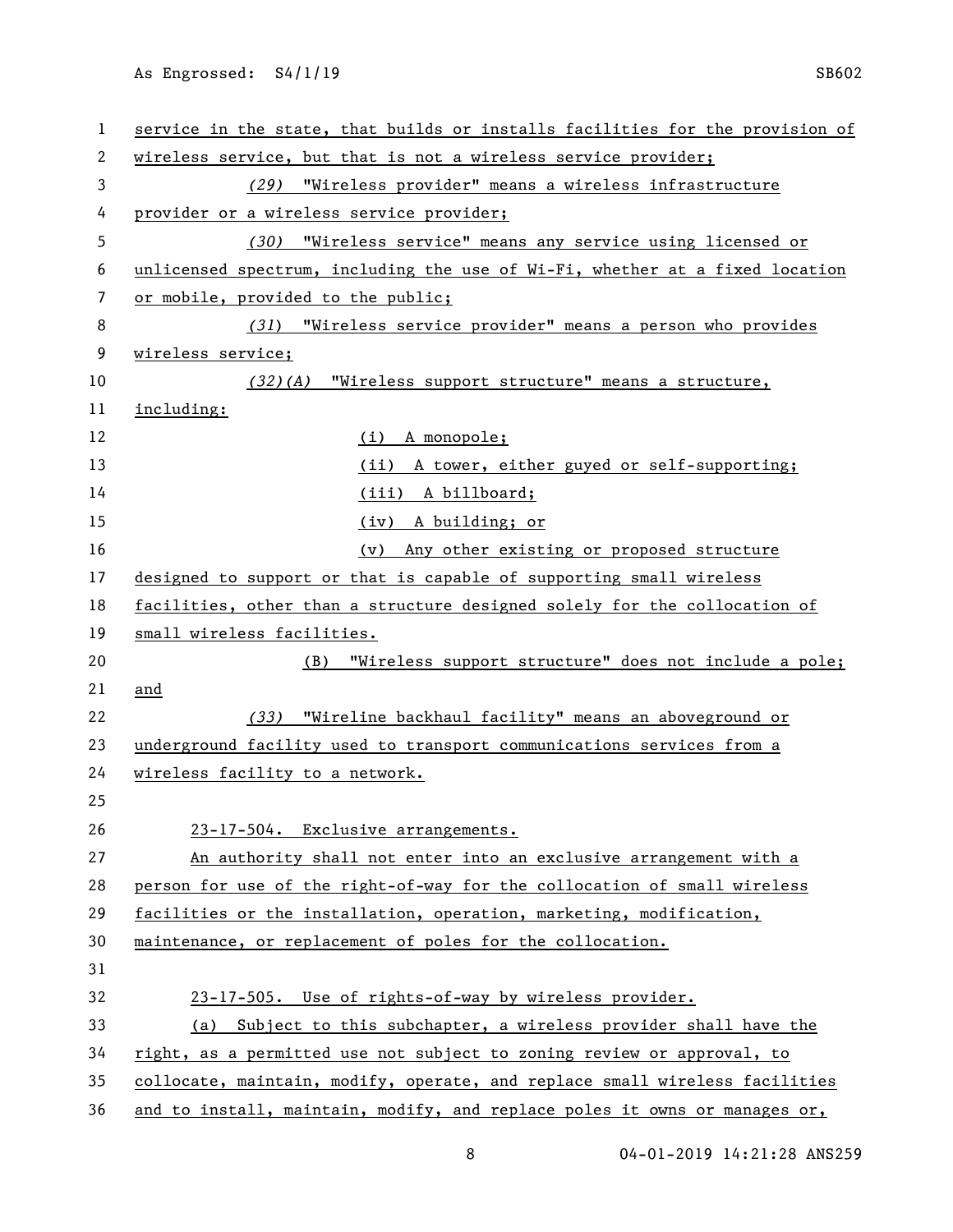| 1              | with the permission of the owner, a third party's pole, associated with a     |
|----------------|-------------------------------------------------------------------------------|
| 2              | small wireless facility, along, across, upon, and under the right-of-way.     |
| 3              | (b) Small wireless facilities and associated poles shall be installed         |
| 4              | and maintained as to not obstruct or hinder the usual travel or public safety |
| 5              | of the right-of-way or the usage of the right-of-way by utilities.            |
| 6              |                                                                               |
| $\overline{7}$ | 23-17-506. Requirements - Height limits - Standards.                          |
| 8              | (a) Each new or modified pole installed in the right-of-way for the           |
| 9              | purpose of collocation of small wireless facilities shall not exceed the      |
| 10             | greater of:                                                                   |
| 11             | (1) Fifty feet (50') in height above ground level; or                         |
| 12             | Ten percent (10%) taller than the tallest existing pole in<br>(2)             |
| 13             | place in the same right-of-way as September 1, 2019, within three hundred     |
| 14             | feet (300') of the new or modified pole.                                      |
| 15             | (b) A new small wireless facility in the right-of-way shall not extend        |
| 16             | more than ten percent (10%) above the existing structure on which it is       |
| 17             | located or fifty feet (50') above ground level, whichever is greater.         |
| 18             | (c) A wireless provider shall have the right to collocate a wireless          |
| 19             | facility and install, maintain, modify, and replace a pole that exceeds the   |
| 20             | height limits required under subsection (a) of this section along, across,    |
| 21             | upon, and under the right-of-way, subject to this section and any applicable  |
| 22             | zoning regulations.                                                           |
| 23             | (d) A wireless provider shall not install a small wireless facility or        |
| 24             | pole in a historic district without complying with the requirements of        |
| 25             | general application for structures within the historic district.              |
| 26             | (e) A wireless provider may replace decorative poles when necessary to        |
| 27             | deploy a small wireless facility so long as the replacement reasonably        |
| 28             | conforms to the design of the original decorative pole.                       |
| 29             |                                                                               |
| 30             | 23-17-507. Damage and repair - Replacements - Abandonment - Removal.          |
| 31             | (a)(1) A wireless provider shall repair all damage to the right-of-way        |
| 32             | directly caused by the activities of the wireless provider in the right-of-   |
| 33             | way and return the right-of-way to its functional and aesthetic equivalence   |
| 34             | before the damage under the competitively neutral, reasonable requirements    |
| 35             | and specifications of the authority.                                          |
| 36             | (2) If the wireless provider fails to make the repairs required               |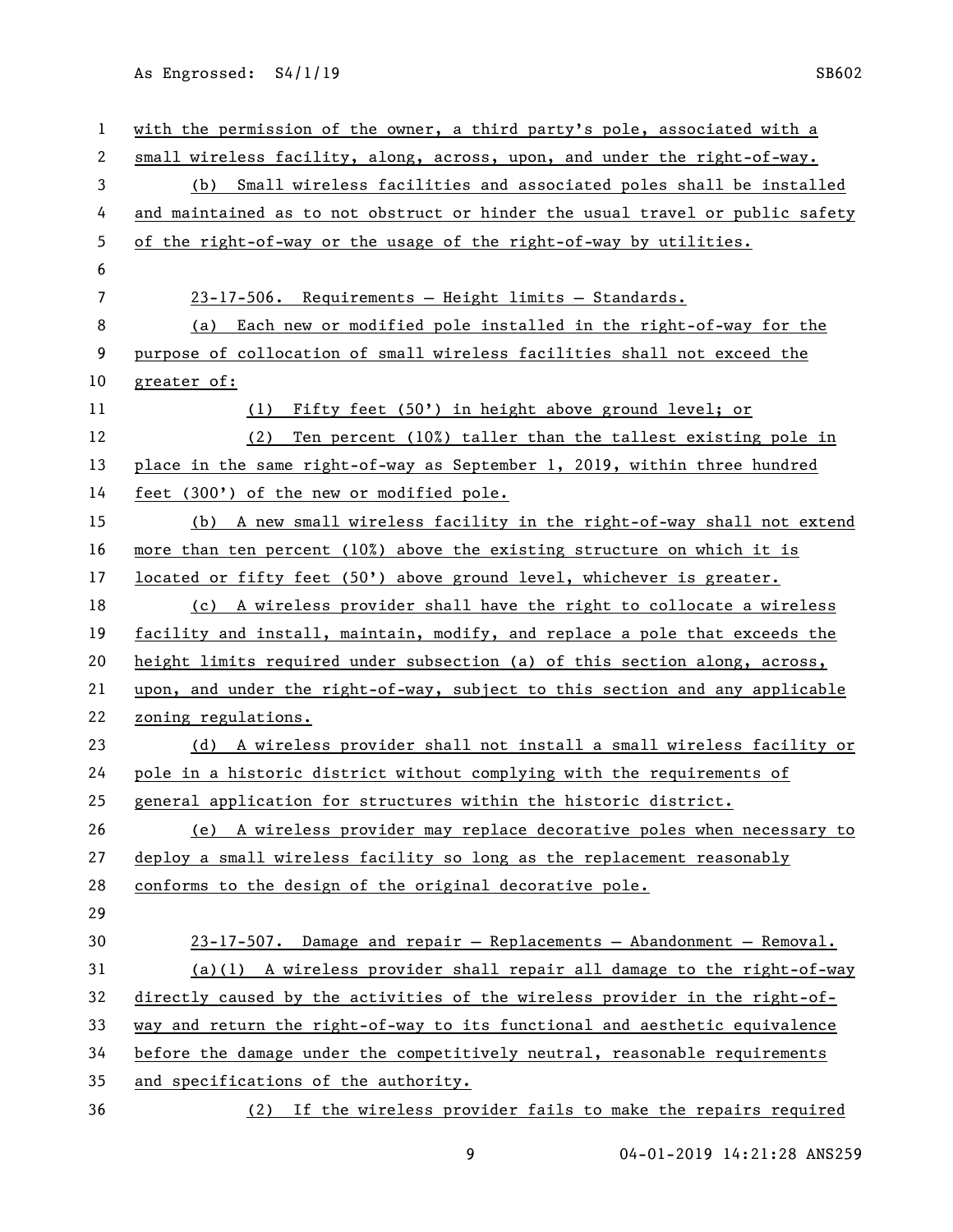| $\mathbf{1}$   | by the authority within a reasonable time after written notice, the authority    |
|----------------|----------------------------------------------------------------------------------|
| 2              | may make those repairs and charge the applicable party the actual and            |
| 3              | reasonable documented cost, including overhead, of the repairs.                  |
| 4              | $(b)(1)$ A wireless provider is not be required to replace or upgrade an         |
| 5              | existing pole except for reasons of structural necessity or compliance with      |
| 6              | applicable codes.                                                                |
| $\overline{7}$ | (2) A wireless provider may, with the permission of the pole                     |
| 8              | owner, replace or modify existing poles, but any such replacement or             |
| 9              | modification shall substantially conform to the design aesthetics of the pole    |
| 10             | being modified or replaced.                                                      |
| 11             | $(c)(1)$ A wireless provider shall notify the authority at least thirty          |
| 12             | (30) days before the wireless provider's abandonment of a small wireless         |
| 13             | facility.                                                                        |
| 14             | (2) If the wireless provider fails to remove the abandoned small                 |
| 15             | wireless facility within ninety (90) days after the notice, the authority may    |
| 16             | undertake the removal and recover the actual and reasonable documented cost,     |
| 17             | including overhead, of the removal from the wireless provider, or its            |
| 18             | successors or assigns.                                                           |
| 19             | $(d)(1)$ An authority may order the removal of a small wireless facility         |
| 20             | or associated pole in the right-of-way that violates $\S$ 23-17-505, $\S$ 23-17- |
| 21             | 506, or applicable codes.                                                        |
| 22             | (2) The authority shall provide written notice of the violation                  |
| 23             | to the owner of the small wireless facility at least thirty (30) days before     |
| 24             | removal to afford the owner the opportunity to conduct repairs or removal, or    |
| 25             | otherwise remedy the violation.                                                  |
| 26             | $(3)(A)$ If the authority determines that a wireless provider's                  |
| 27             | activity in a right-of-way under this subchapter creates an imminent risk to     |
| 28             | public safety, the authority may provide written notice to the wireless          |
| 29             | provider and demand that the wireless provider address the risk.                 |
| 30             | (B) If the wireless provider fails to reasonably address                         |
| 31             | the risk within twenty-four hours of the written notice, the authority may       |
| 32             | take or cause to be taken action to reasonably address the risk and charge       |
| 33             | the wireless provider the reasonable documented cost of the actions.             |
| 34             | (e)(1) A wireless provider shall not collocate a small wireless                  |
| 35             |                                                                                  |
|                | facility or install, modify, or replace a pole in the right-of-way that:         |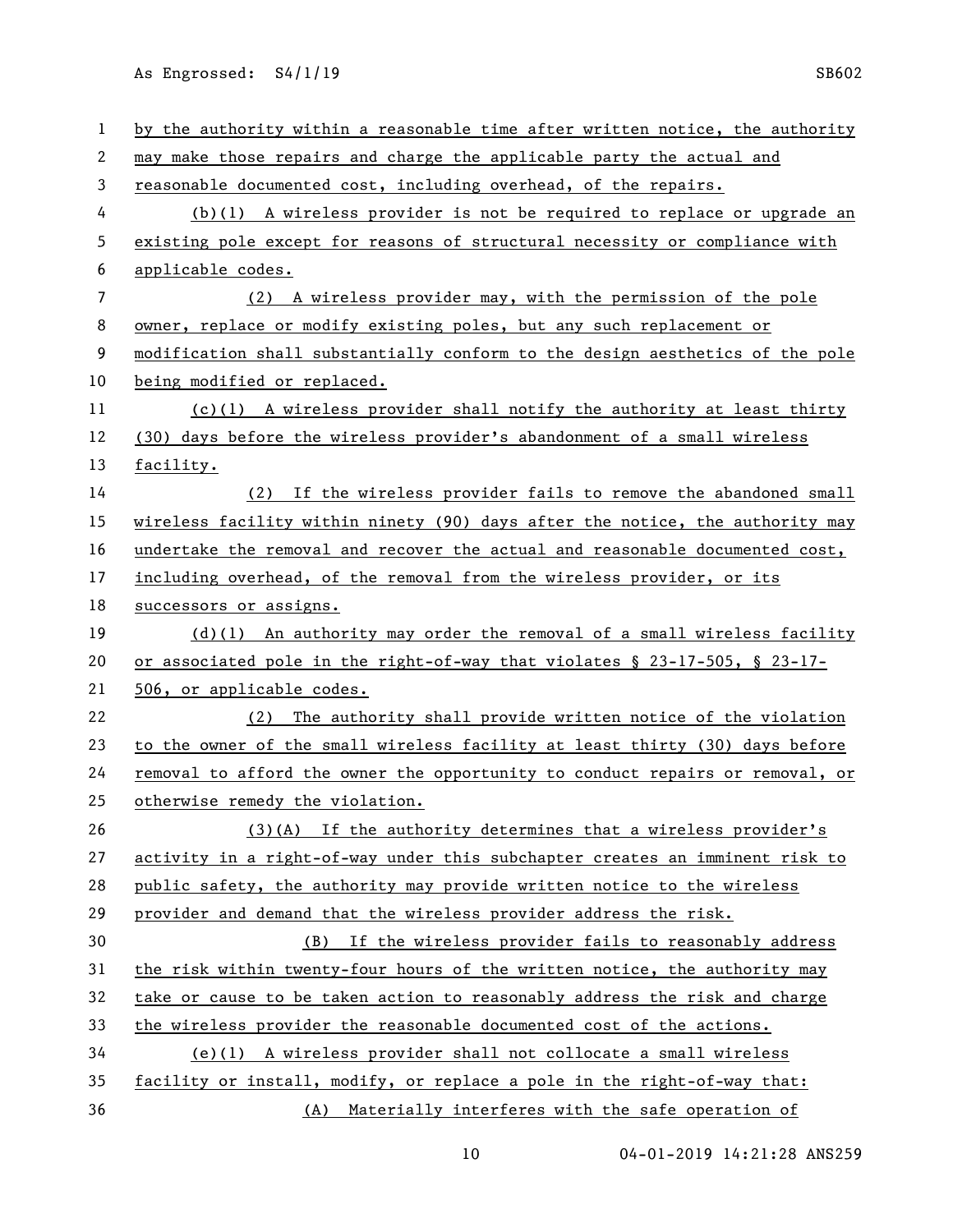| 1  | traffic control equipment;                                                     |
|----|--------------------------------------------------------------------------------|
| 2  | Materially interferes with sight lines or clear zones<br>(B)                   |
| 3  | for transportation or pedestrians;                                             |
| 4  | (C) Materially interferes with compliance with the                             |
| 5  | Americans with Disabilities Act of 1990, Pub. L. No. 101-336, or similar       |
| 6  | federal or state standards regarding pedestrian access or movement; or         |
| 7  | (D) Fails to comply with applicable codes.                                     |
| 8  | $(2)$ (A) For an authority that requires permits under § 23-17-510,            |
| 9  | compliance with these criteria will be determined during the permitting        |
| 10 | process.                                                                       |
| 11 | (B) An authority that does not require a permit under §                        |
| 12 | 23-17-510 shall provide at least thirty (30) days' notice of and a reasonable  |
| 13 | opportunity to cure a violation of subdivision $(e)(1)$ of this section.       |
| 14 |                                                                                |
| 15 | 23-17-508. Aesthetic standards.                                                |
| 16 | An authority that has adopted an ordinance under $\S$ 14-17-209 or $\S$<br>(a) |
| 17 | 14-56-416 may adopt and enforce standards that govern the aesthetic            |
| 18 | appearance of small wireless facilities and associated poles to ensure         |
| 19 | coordinated, adjusted, and harmonious development, as provided in this         |
| 20 | section.                                                                       |
| 21 | Aesthetic standards adopted by an authority for small wireless<br>(b)          |
| 22 | facilities and associated poles shall meet the following requirements:         |
| 23 | The aesthetic standards shall be:<br>(1)                                       |
| 24 | (A) Reasonable, in that they are technically feasible and                      |
| 25 | reasonably directed to avoiding or remedying unsightly or out-of-character     |
| 26 | deployments;                                                                   |
| 27 | No more burdensome than those applied to other types<br>(B)                    |
| 28 | of utility and communications infrastructure deployments; and                  |
| 29 | Objective and published at least ninety (90) days in<br>(C)                    |
| 30 | advance of the filing of an application under this subchapter;                 |
| 31 | Any design or concealment measures are not considered a part<br>(2)            |
| 32 | of the small wireless facility for purposes of the size parameters in the      |
| 33 | definition of "small wireless facility"; and                                   |
| 34 | (3) An authority may deny an application for not complying with                |
| 35 | aesthetic requirements only if the authority finds that the denial does not    |
| 36 | prohibit or have the effect of prohibiting the provision of wireless service.  |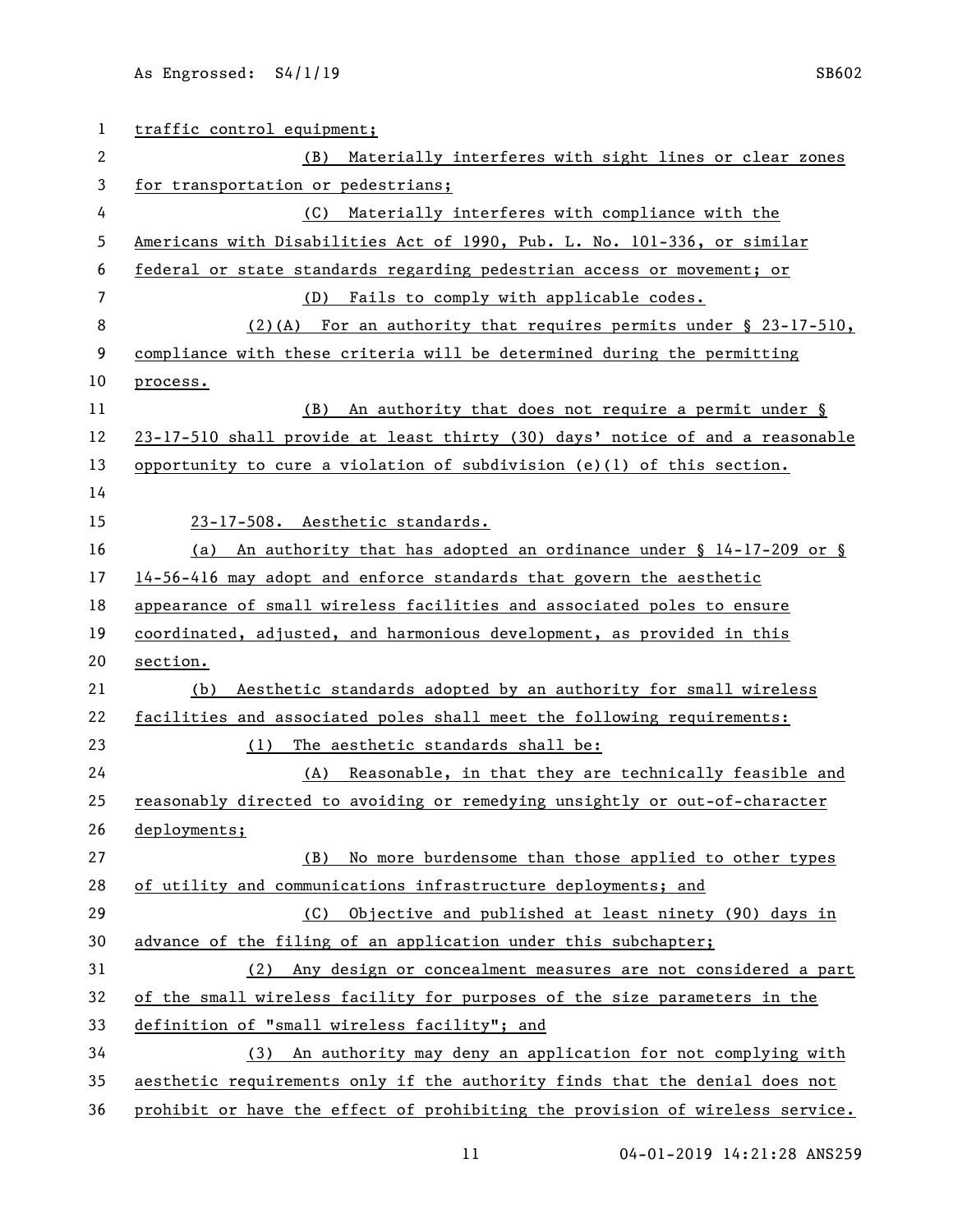| $\mathbf{1}$ | (c) An authority may prohibit wireless providers from installing poles        |
|--------------|-------------------------------------------------------------------------------|
| 2            | in the right-of-way in areas where the authority has required that all        |
| 3            | communications and electric lines be placed underground, if:                  |
| 4            | The authority has required all electric and communications<br>(1)             |
| 5            | lines to be placed underground by a date certain that is three (3) months     |
| 6            | before the submission of the application;                                     |
| 7            | Any poles the authority allows to remain shall be made<br>(2)                 |
| 8            | available to wireless providers for the collocation of small wireless         |
| 9            | facilities, and may be replaced by a wireless provider to accommodate the     |
| 10           | collocation of small wireless facilities, in compliance with this subchapter; |
| 11           | (3) A wireless provider may install a new pole in the designated              |
| 12           | area that otherwise complies with this section when it is not able to provide |
| 13           | wireless service by collocating on a remaining structure; and                 |
| 14           | $(4)(A)$ For small wireless facilities installed before an                    |
| 15           | authority adopts requirements that communications and electric lines be       |
| 16           | placed underground, an authority adopting the requirements shall:             |
| 17           | (i) Permit a wireless provider to maintain the small                          |
| 18           | wireless facilities in a place on any pole not required to be removed,        |
| 19           | subject to any applicable pole attachment agreement with the pole owner; or   |
| 20           | (ii) Permit the wireless provider to replace an                               |
| 21           | existing pole within fifty feet (50') of the prior location.                  |
| 22           | (B) An authority may require wireless providers to comply                     |
| 23           | with reasonable and nondiscriminatory horizontal spacing requirements of      |
| 24           | general application for new poles and ground-mounted small wireless           |
| 25           | facilities, but the requirements shall not prevent a wireless provider from   |
| 26           | serving any location.                                                         |
| 27           | $(d)(1)$ When a wireless provider applies to install a new pole in the        |
| 28           | right-of-way in an area zoned for residential use, the authority may propose  |
| 29           | an alternative location in the right-of-way within one hundred feet (100') of |
| 30           | the location stated in the application, and the wireless provider shall use   |
| 31           | the authority's proposed alternative location unless the location imposes     |
| 32           | technical limits or significant additional costs.                             |
| 33           | (2) The wireless provider shall certify that it has made the                  |
| 34           | determination in good faith, based on the assessment of a licensed engineer,  |
| 35           | and the wireless provider shall provide a written summary of the basis for    |
| 36           | the determination.                                                            |
|              |                                                                               |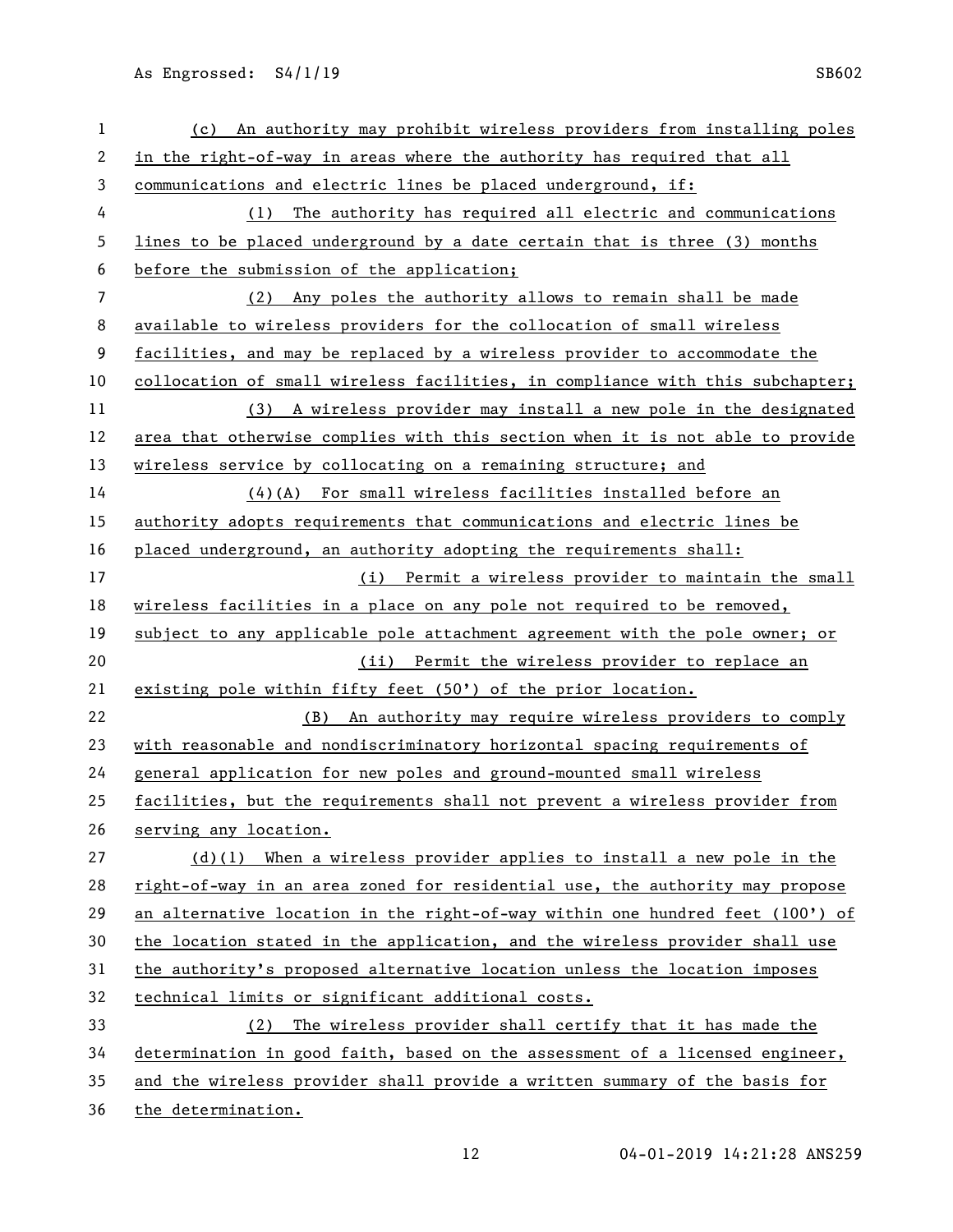| 1  | (e) Aesthetic standards shall be effective after approval by                  |
|----|-------------------------------------------------------------------------------|
| 2  | ordinance, resolution, or rule of the governing body of the authority.        |
| 3  | $(f)(1)$ The board of zoning adjustment of an authority may:                  |
| 4  | (A) Hear appeals of the decision of the administrative                        |
| 5  | officers in respect to the enforcement and application of the aesthetic       |
| 6  | standards, and may affirm or reverse, in whole or in part, the decision of    |
| 7  | the administrative officer; and                                               |
| 8  | Hear requests for variances from the literal<br>(B)                           |
| 9  | provisions of the aesthetic standards and grant the variances only when it is |
| 10 | necessary to avoid the prohibition of wireless service or otherwise comply    |
| 11 | with the law.                                                                 |
| 12 | Decisions of the board in respect to subdivision $(f)(1)$ of<br>(2)           |
| 13 | this section shall be subject to appeal only to a court of record having      |
| 14 | jurisdiction.                                                                 |
| 15 |                                                                               |
| 16 | 23-17-509. Collocation on authority poles.                                    |
| 17 | This section applies to activities of a wireless provider<br>(a)              |
| 18 | collocating small wireless facilities on authority poles in the authority's   |
| 19 | right-of-way or in a right-of-way controlled by the Arkansas Department of    |
| 20 | Transportation located within an authority.                                   |
| 21 | $(b)(1)$ A person owning, managing, or controlling authority poles in         |
| 22 | the right-of-way shall not enter into an exclusive arrangement with any       |
| 23 | person for the right to attach to the poles.                                  |
| 24 | (2) A person who purchases or otherwise acquires an authority                 |
| 25 | pole is subject to the requirements of this section.                          |
| 26 | (c) An authority shall allow the collocation of small wireless                |
| 27 | facilities on authority poles on nondiscriminatory terms and conditions using |
| 28 | the process in $$23-17-510.$                                                  |
| 29 | The rate to collocate on authority poles is provided in $\S$ 23-17-<br>(d)    |
| 30 | 511.                                                                          |
| 31 | $(e)(1)(A)$ As part of an application to collocate a small wireless           |
| 32 | facility on an authority pole, the wireless provider shall submit make-ready  |
| 33 | design drawings and work descriptions that enable the pole to support the     |
| 34 | requested collocation by the wireless provider, including pole replacement if |
| 35 | necessary.                                                                    |
| 36 | An authority may amend the make-ready design drawings<br>(B)                  |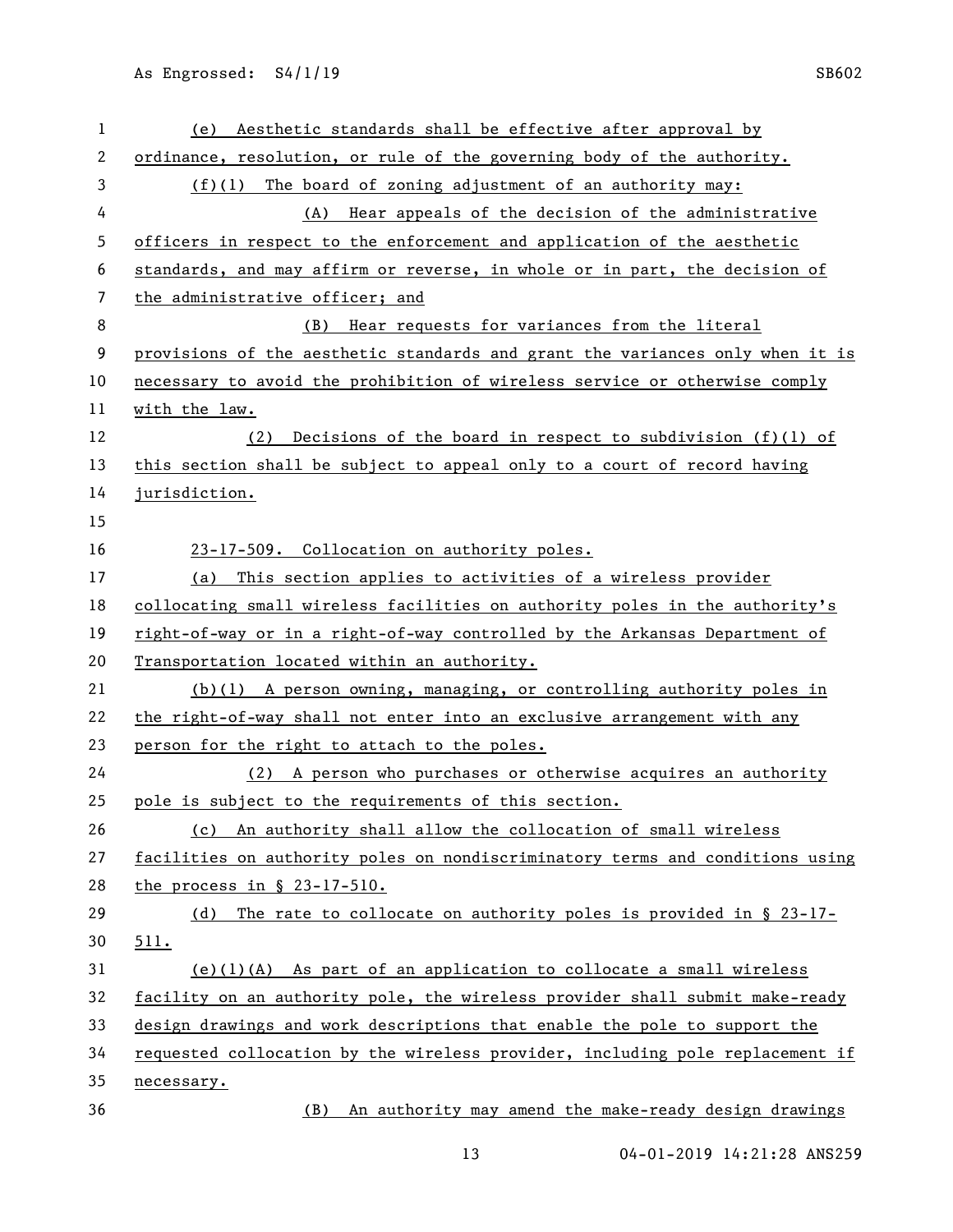| 1  | and work to comply with applicable codes before the issuance of a permit to   |
|----|-------------------------------------------------------------------------------|
| 2  | the extent reasonably necessary.                                              |
| 3  | The rates, fees, and terms and conditions for the make-ready<br>(2)           |
| 4  | work to collocate on an authority pole shall be nondiscriminatory,            |
| 5  | competitively neutral, and commercially reasonable and shall comply with this |
| 6  | subchapter.                                                                   |
| 7  | The authority shall not require more make-ready work than<br>(3)              |
| 8  | required to meet applicable codes or industry standards nor may the fees for  |
| 9  | make-ready work include costs related to preexisting or prior damage or       |
| 10 | noncompliance.                                                                |
| 11 | $(4)$ (A) An authority may require replacement of an authority pole           |
| 12 | only if the collocation would make the authority pole structurally unsound.   |
| 13 | The authority may require that the replaced authority<br>(B)                  |
| 14 | pole have the same functionality as the pole being replaced.                  |
| 15 | (C) If the authority pole is replaced, the authority shall                    |
| 16 | take ownership of the new pole and operate authority fixtures on the pole.    |
| 17 | $(5)(A)$ Make-ready fees charged by an authority may include the              |
| 18 | amount the authority pays a professional engineer registered in Arkansas to   |
| 19 | review the wireless provider's make-ready work plans.                         |
| 20 | (B) Fees for make-ready work shall not include any revenue                    |
| 21 | or contingency-based consultant's fees or expenses of any kind.               |
| 22 | (6) Within sixty (60) days of the receipt of the application                  |
| 23 | filed to collocate on an authority pole, the authority shall elect to:        |
| 24 | (A) Perform the make-ready work necessary to enable the                       |
| 25 | pole to support the requested collocation by a wireless provider and provide  |
| 26 | a good-faith estimate for the work, including pole replacement, if necessary; |
| 27 | $or$                                                                          |
| 28 | Authorize the wireless provider to perform the make-<br>(B)                   |
| 29 | ready work.                                                                   |
| 30 | (7)(A) The authority shall complete make-ready work it elects to              |
| 31 | perform, including any pole replacement, within sixty (60) days of written    |
| 32 | acceptance of the good faith estimate of the applicant.                       |
| 33 | If the authority electing to perform the make-ready<br>(B)                    |
| 34 |                                                                               |
|    | work has not completed the work within sixty (60) days after the written      |
| 35 | acceptance and deposit of the good faith estimate by the applicant, the       |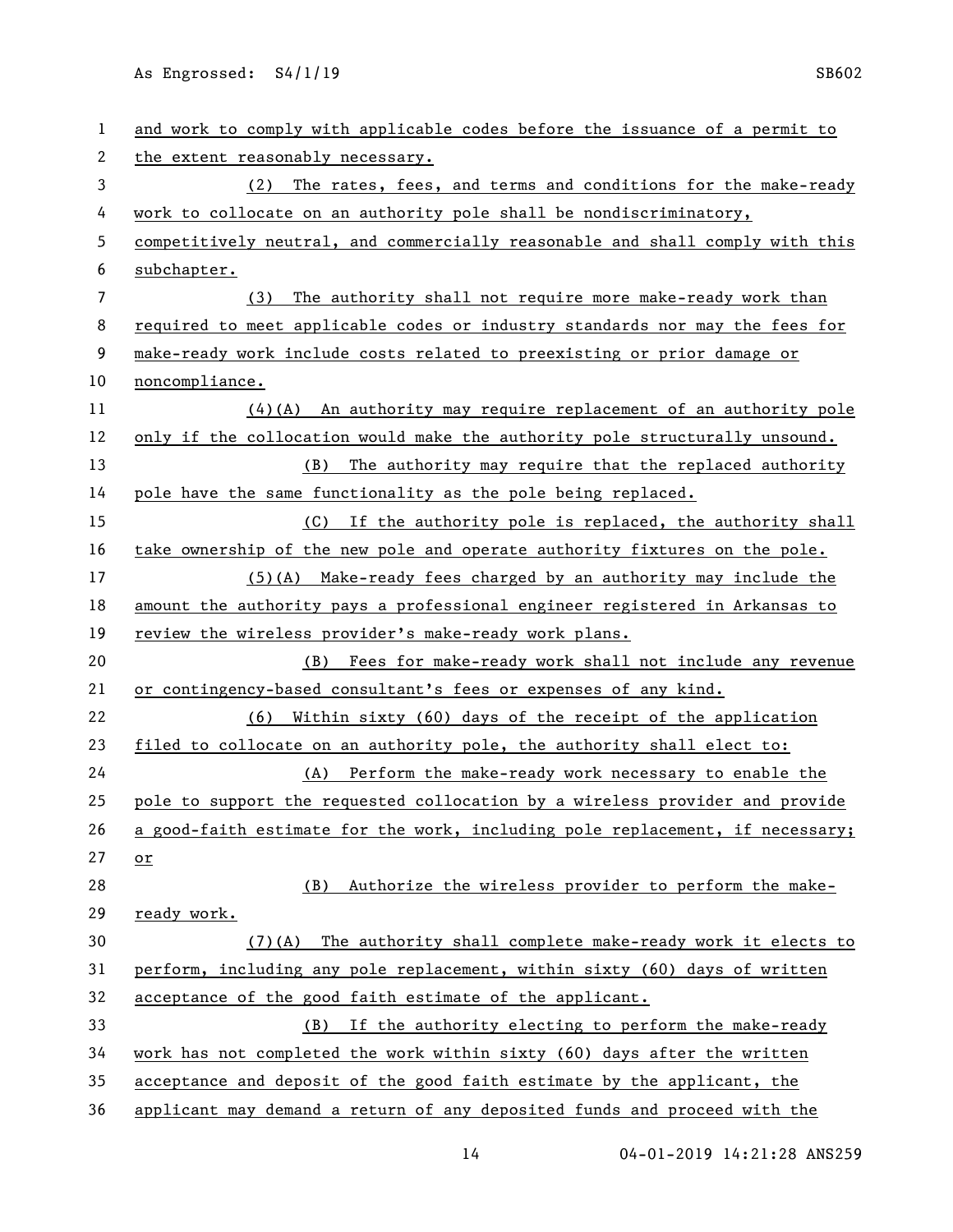| $\mathbf{1}$             | make-ready work as described in subdivision (e)(1)(A) of this section, using  |
|--------------------------|-------------------------------------------------------------------------------|
| 2                        | authorized, qualified contractors approved by the authority with the          |
| 3                        | authorization not to be unreasonably withheld, conditioned, or delayed.       |
| 4                        | $(f)(1)$ An authority may reserve space on an authority pole for future       |
| 5                        | public safety or transportation uses in a documented and approved plan in     |
| 6                        | place at the time an application is filed.                                    |
| $\overline{\phantom{a}}$ | (2) A reservation of space shall not preclude placement of a                  |
| 8                        | pole or collocation of a small wireless facility.                             |
| 9                        | If replacement of the authority's pole is necessary to<br>(3)                 |
| 10                       | accommodate the collocation of the small wireless facility and the future     |
| 11                       | use, the wireless provider shall pay for the replacement of the authority     |
| 12                       | pole and the replaced pole shall accommodate future use.                      |
| 13                       |                                                                               |
| 14                       | 23-17-510. Permits.                                                           |
| 15                       | $(a)(1)$ This section applies to all permits required for the                 |
| 16                       | collocation of small wireless facilities and to the permitting of the         |
| 17                       | installation, modification, and replacement of associated poles by a wireless |
| 18                       | provider that:                                                                |
| 19                       | Is in an authority's right-of-way; or<br>(A)                                  |
| 20                       | Is in a right-of-way controlled by the Arkansas Department<br>(B)             |
| 21                       | of Transportation located within the jurisdiction of an authority if the      |
| 22                       | application is for collocation on an authority pole or if the authority has   |
| 23                       | adopted aesthetic standards under § 23-17-508.                                |
| 24                       | (2) A permit issued under subdivision (a)(1)(B) of this section               |
| 25                       | remains subject to the rules of the Arkansas Department of Transportation.    |
| 26                       | Except as provided in this subchapter, an authority shall not<br>(b)          |
| 27                       | prohibit, regulate, or charge for the collocation of small wireless           |
| 28                       | facilities or the installation, modification, or replacement of associated    |
| 29                       | poles that may be permitted in this section.                                  |
| 30                       | An authority may require an applicant to obtain one (1) or more<br>(c)        |
| 31                       | permits to collocate small wireless facilities or to install a new, modified, |
| 32                       | or replacement pole associated with a small wireless facility as provided in  |
| 33                       | § 23-17-505 to § 23-17-507, provided the permits are of general applicability |
| 34                       | and do not apply exclusively to small wireless facilities.                    |
| 35                       | An authority shall receive and process applications subject to the<br>(d)     |
| 36                       |                                                                               |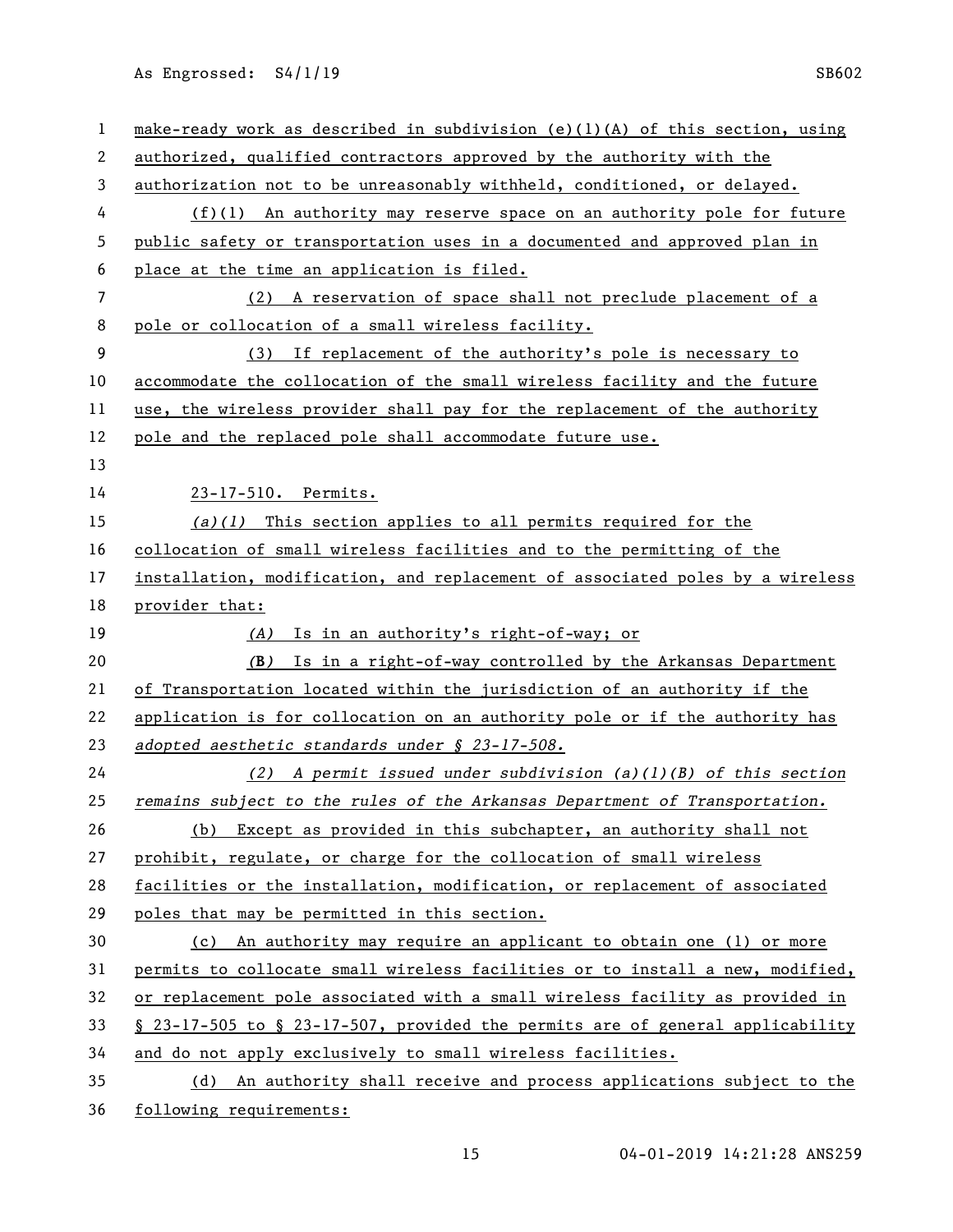| 1  | (1) An authority shall not directly or indirectly require an                   |
|----|--------------------------------------------------------------------------------|
| 2  | applicant to perform services or provide goods unrelated to the permit, such   |
| 3  | as in-kind contributions to the authority, including without limitation        |
| 4  | reserving fiber, conduit, or space on the applicant's pole for the authority;  |
| 5  | (2) An authority may require an applicant to submit the                        |
| 6  | information and fees stated in subdivision $(d)(2)(A)-(J)$ of this section for |
| 7  | a permit for a deployment in the authority's right-of-way or on an authority   |
| 8  | pole in the right-of-way controlled by the Arkansas Department of              |
| 9  | Transportation located within an authority and may only require an applicant   |
| 10 | to submit the information and fees stated in subdivision $(d)(2)(A)-(C)$ and   |
| 11 | (J) of this section for deployments of or on poles that are not owned by the   |
| 12 | authority located in the right-of-way controlled by the Arkansas Department    |
| 13 | of Transportation located within an authority:                                 |
| 14 | (A) Identification of the applicant;                                           |
| 15 | A map or description of the location of the<br>(B)                             |
| 16 | facilities;                                                                    |
| 17 | (C)<br>An illustration that shows the final appearance of the                  |
| 18 | facilities;                                                                    |
| 19 | Engineering drawings of the facilities to be<br>(D)                            |
| 20 | installed, including required make-ready work to be performed;                 |
| 21 | (E)<br>Electrical load information;                                            |
| 22 | (F)<br>Pole loading calculations;                                              |
| 23 | (G)<br>Worker safety information related to small wireless                     |
| 24 | facility installation;                                                         |
| 25 | Evidence of bonding, if required;<br>(H)                                       |
| 26 | Evidence of insurance, if required; and<br>(1)                                 |
| 27 | (J)<br>Required application fees;                                              |
| 28 | An authority shall not require:<br>(3)                                         |
| 29 | The collocation of small wireless facilities on any<br>(A)                     |
| 30 | specific pole or category of poles or require multiple antenna facilities on   |
| 31 | a single pole;                                                                 |
| 32 |                                                                                |
|    | The use of specific pole types or configurations when<br>(B)                   |
| 33 | installing new or replacement poles; or                                        |
| 34 | The underground placements of small wireless<br>(C)                            |
| 35 | facilities that are, or are designated in an application, to be pole-mounted   |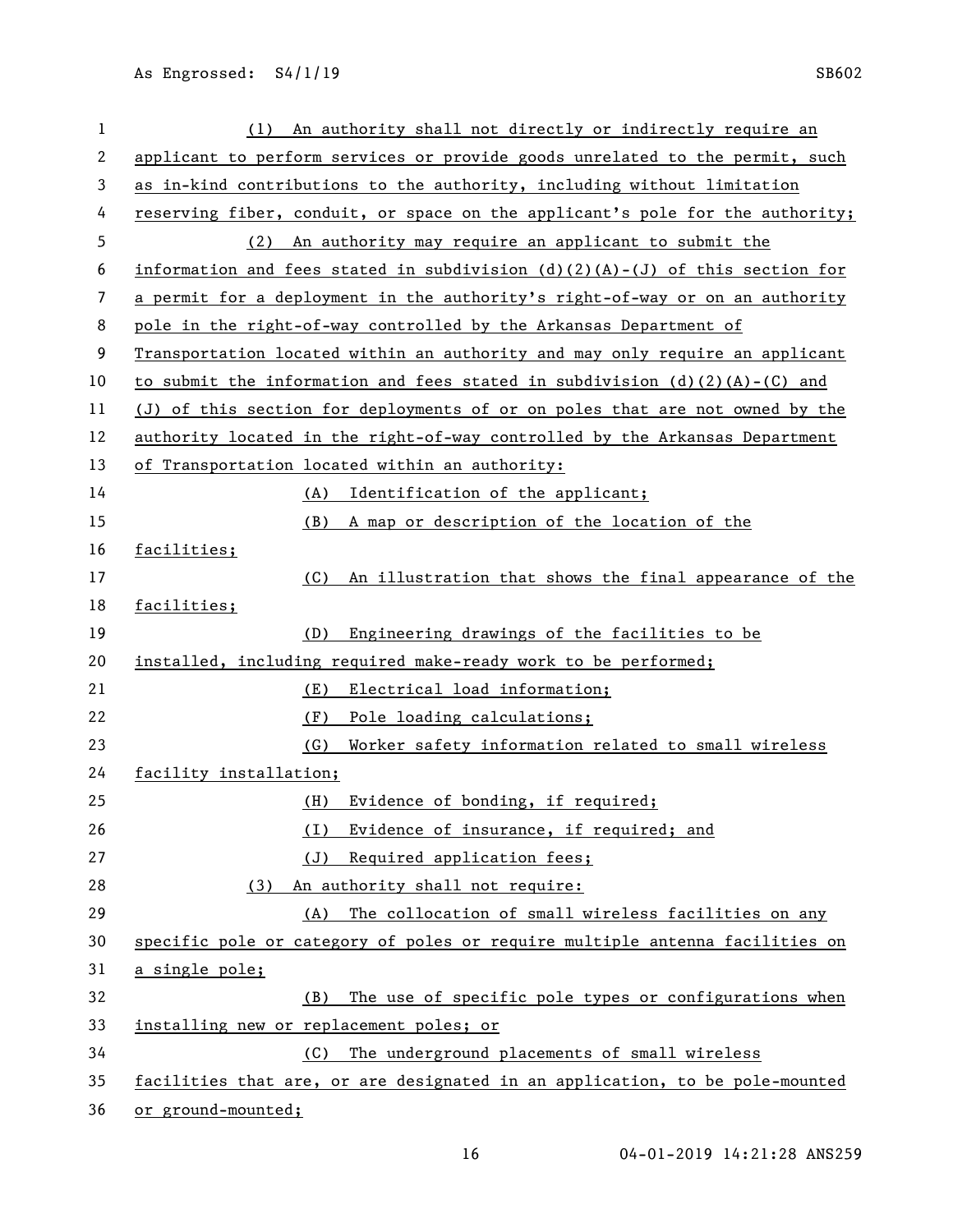| 1  | An authority shall not limit the collocation of small<br>(4)                    |
|----|---------------------------------------------------------------------------------|
| 2  | wireless facilities by minimum horizontal separation distance requirements      |
| 3  | from existing small wireless facilities, poles, or wireless support             |
| 4  | structures;                                                                     |
| 5  | The applicant shall attest that the small wireless<br>(5)                       |
| 6  | facilities will be operational for use by a wireless service provider within    |
| 7  | one (1) year of after the permit issuance date, unless the authority and the    |
| 8  | applicant agree to extend this period or delay is caused by lack of             |
| 9  | commercial power, communications, transport facilities to the site, or any      |
| 10 | other factors outside of the applicant's control;                               |
| 11 | $(6)(A)$ Within ten (10) days of receiving an application, an                   |
| 12 | authority shall determine and notify the applicant in writing whether the       |
| 13 | application is complete.                                                        |
| 14 | (B) If an application is incomplete, the authority shall                        |
| 15 | specifically identify the missing information in writing.                       |
| 16 | (C) The processing deadline in subdivision $(d)(7)$ of this                     |
| 17 | section shall restart at zero (0) on the date the applicant provides the        |
| 18 | missing information identified under subdivision $(b)(6)(B)$ to complete the    |
| 19 | application;                                                                    |
| 20 | $(7)$ (A) Applications shall be processed on a nondiscriminatory                |
| 21 | basis within:                                                                   |
| 22 | (i) Sixty (60) days of receipt of an application for                            |
| 23 | the collocation of a small wireless facility; and                               |
| 24 | (ii) Ninety (90) days for an application to install,                            |
| 25 | modify, or replace a pole on which a small wireless facility is or will be      |
| 26 | collocated.                                                                     |
| 27 | The processing deadline may be tolled by agreement of<br>(B)                    |
| 28 | the applicant and the authority.                                                |
| 29 | (C) If an authority fails to act on a complete application                      |
| 30 | within the applicable deadline, the application shall be deemed to be           |
| 31 | approved ten (10) days after written notice is provided by the applicant to     |
| 32 | the authority that the time period for acting on the application has lapsed;    |
| 33 | An authority may deny a proposed collocation of a small<br>(8)                  |
| 34 | wireless facility or installation, modification, or replacement of a pole in    |
| 35 | its right-of-way that meets the requirements in $\S$ 23-17-506(a)-(c) only if   |
| 36 | authorized under subdivisions $(d)(9)$ or $(d)(10)$ or the proposed deployment: |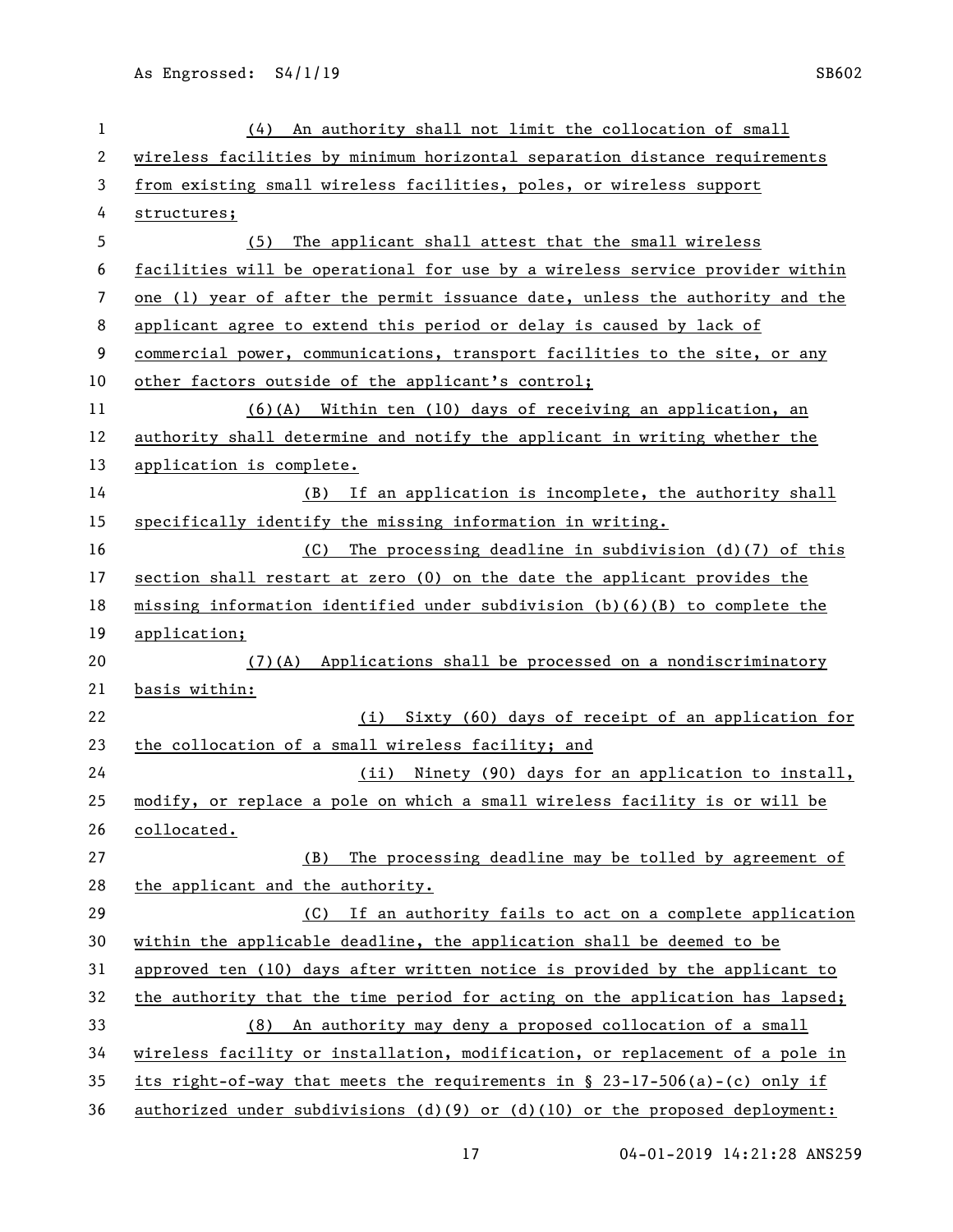| $\mathbf{1}$ | (A) Materially interferes with the safe operation of                          |
|--------------|-------------------------------------------------------------------------------|
| $\mathbf{2}$ | traffic control equipment;                                                    |
| 3            | (B)<br>Materially interferes with sight lines or clear zones                  |
| 4            | for transportation or pedestrians;                                            |
| 5            | Materially interferes with compliance with the<br>(C)                         |
| 6            | Americans with Disabilities Act of 1990, Pub. L. No. 101-336, or similar      |
| 7            | federal or state standards regarding pedestrian access or movement;           |
| 8            | (D)<br>Fails to comply with applicable codes; or                              |
| 9            | Fails to comply with $\S$ 23-17-506(d) and (e) and $\S$ 23-<br>(E)            |
| 10           | $17 - 508;$                                                                   |
| 11           | An authority may deny a proposed collocation of a small<br>(9)                |
| 12           | wireless facility on an authority pole in a right-of-way controlled by the    |
| 13           | Arkansas Department of Transportation located within the authority that meets |
| 14           | the requirements in $\S$ 23-17-506 only if the proposed collocation meets the |
| 15           | criteria in § 23-17-510(d)(8)(A) or (D) or fails to comply with aesthetic     |
| 16           | standards adopted in an ordinance under § 23-17-508;                          |
| 17           | (10) An authority may deny a proposed collocation of a small                  |
| 18           | wireless facility or installation, modification, or replacement of a pole in  |
| 19           | a right-of-way controlled by the Arkansas Department of Transportation        |
| 20           | located within the authority that meets the requirements in § 23-17-506 only  |
| 21           | if the proposed deployment fails to comply with aesthetic standards adopted   |
| 22           | in an ordinance under $$ 23-17-508;$                                          |
| 23           | $(11)(A)$ The authority shall document the basis for a denial,                |
| 24           | including the specific code, rule, or statutory authority on which the denial |
| 25           | is based, and send the documentation to the applicant on or before the day    |
| 26           | the authority denies an application.                                          |
| 27           | (B) The applicant may cure the deficiencies identified by                     |
| 28           | the authority and resubmit the application within thirty (30) days of the     |
| 29           | denial without paying an additional application fee.                          |
| 30           | (C) The authority shall approve or deny the revised                           |
| 31           | application within thirty (30) days of resubmission and limit its review to   |
| 32           | the deficiencies cited in the denial;                                         |
| 33           | $(12)(A)(i)$ An applicant seeking to collocate small wireless                 |
| 34           | facilities within the jurisdiction of a single authority shall be allowed at  |
| 35           | the applicant's discretion to file a batched application for small wireless   |
| 36           | facilities and associated poles and receive a single permit for the           |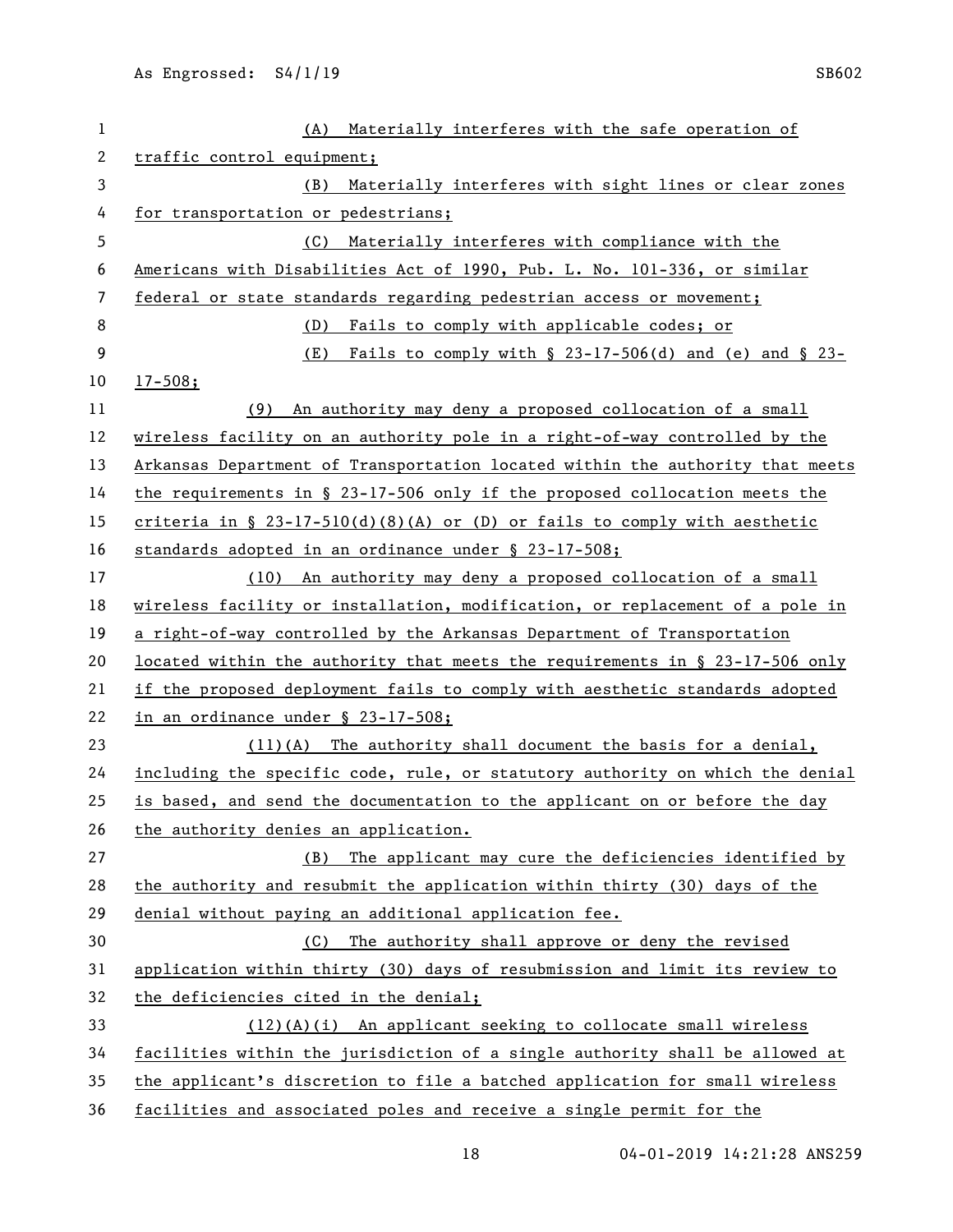| 1              | collocation of multiple small wireless facilities and the placement of       |
|----------------|------------------------------------------------------------------------------|
| $\mathbf{2}$   | associated poles.                                                            |
| 3              | (ii) However, the denial of one (1) or more small                            |
| 4              | wireless facilities in a batched application shall not delay processing of   |
| 5              | any other small wireless facilities or poles in the same consolidated        |
| 6              | application.                                                                 |
| $\overline{7}$ | (B) Batched applications shall be collectively processed                     |
| 8              | according to the procedures in this section.                                 |
| 9              | (C) A consolidated application that includes new pole                        |
| 10             | deployments shall be subject to a ninety-day timeframe for approval;         |
| 11             | $(13)(A)$ Installation or collocation for which a permit is                  |
| 12             | granted under this section shall be completed within one (1) year after the  |
| 13             | permit issuance date unless the authority and the applicant agree to extend  |
| 14             | this period, or a delay is caused by circumstances beyond the applicant's    |
| 15             | control.                                                                     |
| 16             | (B) Approval of an application authorizes the applicant to                   |
| 17             | undertake the installation or collocation;                                   |
| 18             | (14) Subject to applicable relocation requirements and the                   |
| 19             | applicant's right to terminate at any time, the applicant shall operate and  |
| 20             | maintain the small wireless facilities and any associated poles covered by   |
| 21             | the permit for a period of not less than ten (10) years, which shall be      |
| 22             | renewed for equivalent durations so long as the small wireless facilities    |
| 23             | comply with the criteria stated in subdivision $(d)(8)$ of this section; and |
| 24             | (15) An authority shall not institute, either expressly or de                |
| 25             | facto, a moratorium on:                                                      |
| 26             | Filing, receiving, or processing applications; or<br>(A)                     |
| 27             | (B)<br>Issuing permits or other approvals, if any, for the                   |
| 28             | collocation of small wireless facilities or the installation, modification,  |
| 29             | or replacement of associated poles.                                          |
| 30             | $(e)(1)$ An authority shall not require an application for:                  |
| 31             | Routine maintenance;<br>(A)                                                  |
| 32             | The replacement of small wireless facilities with<br>(B)                     |
| 33             | small wireless facilities that are substantially similar or the same size or |
| 34             | smaller; or                                                                  |
| 35             | (C)<br>The installation, placement, maintenance, operation,                  |
| 36             | or replacement of a micro-wireless facility that is suspended on cables that |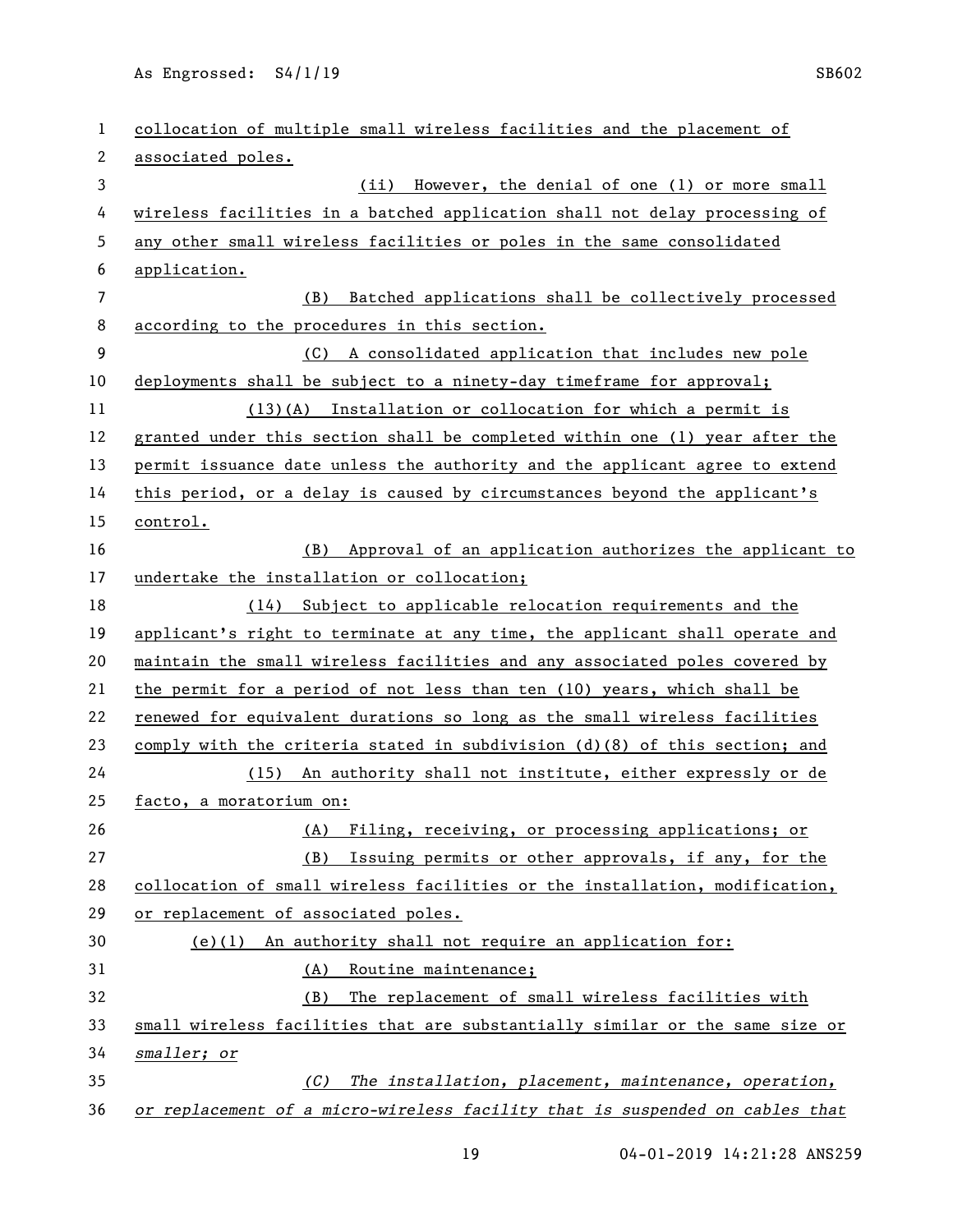| 1  | are strung between existing poles and that complies with the applicable       |
|----|-------------------------------------------------------------------------------|
| 2  | codes.                                                                        |
| 3  | (2) However, an authority may require a permit for work that                  |
| 4  | requires excavation or closure of sidewalks or vehicular lanes within the     |
| 5  | right-of-way for the activities.                                              |
| 6  | (3) A permit shall be issued to the applicant on a                            |
| 7  | nondiscriminatory basis upon terms and conditions applied to any other        |
| 8  | person's activities in the right-of-way that requires excavation, closing of  |
| 9  | sidewalks, or vehicular lanes.                                                |
| 10 |                                                                               |
| 11 | 23-17-511. Fees and rates.                                                    |
| 12 | This section shall govern an authority's rates and fees for use of<br>(a)     |
| 13 | authority poles and the placement of a small wireless facility or associated  |
| 14 | poles.                                                                        |
| 15 | An authority shall not require a wireless provider to pay any<br>(b)          |
| 16 | rates, fees, or compensation to the authority or other person other than what |
| 17 | is expressly authorized by this subchapter for the right to use or occupy a   |
| 18 | right-of-way, for collocation of small wireless facilities on or in           |
| 19 | structures in the right-of-way, or for the installation, maintenance,         |
| 20 | modification, and replacement of associated poles in the right-of-way.        |
| 21 | (c) Application fees for a permit shall be nondiscriminatory and shall        |
| 22 | not collectively exceed the following:                                        |
| 23 | One hundred dollars (\$100) for each small wireless facility;<br>(1)          |
| 24 | or                                                                            |
| 25 | Two hundred fifty dollars (\$250) for the installation,<br>(2)                |
| 26 | modification, or replacement of a pole together with the collocation of an    |
| 27 | associated small wireless facility in the right-of-way.                       |
| 28 | (d)(l) Except as described in $\S$ 23-17-510(e), a wireless provider          |
| 29 | shall pay an authority compensation for use of the right-of-way, an annual    |
| 30 | rate of up to thirty dollars (\$30.00) per small wireless facility.           |
| 31 | (2) A wireless provider shall pay an authority compensation for               |
| 32 | collocation of small wireless facilities on authority poles an annual rate of |
| 33 | up to two hundred forty dollars (\$240) for each authority pole.              |
| 34 | (e) A wireless provider is not required to pay an authority                   |
| 35 | compensation for micro-wireless facilities that are suspended on cables       |
| 36 | strung between existing utility poles in the right-of-way as long as the      |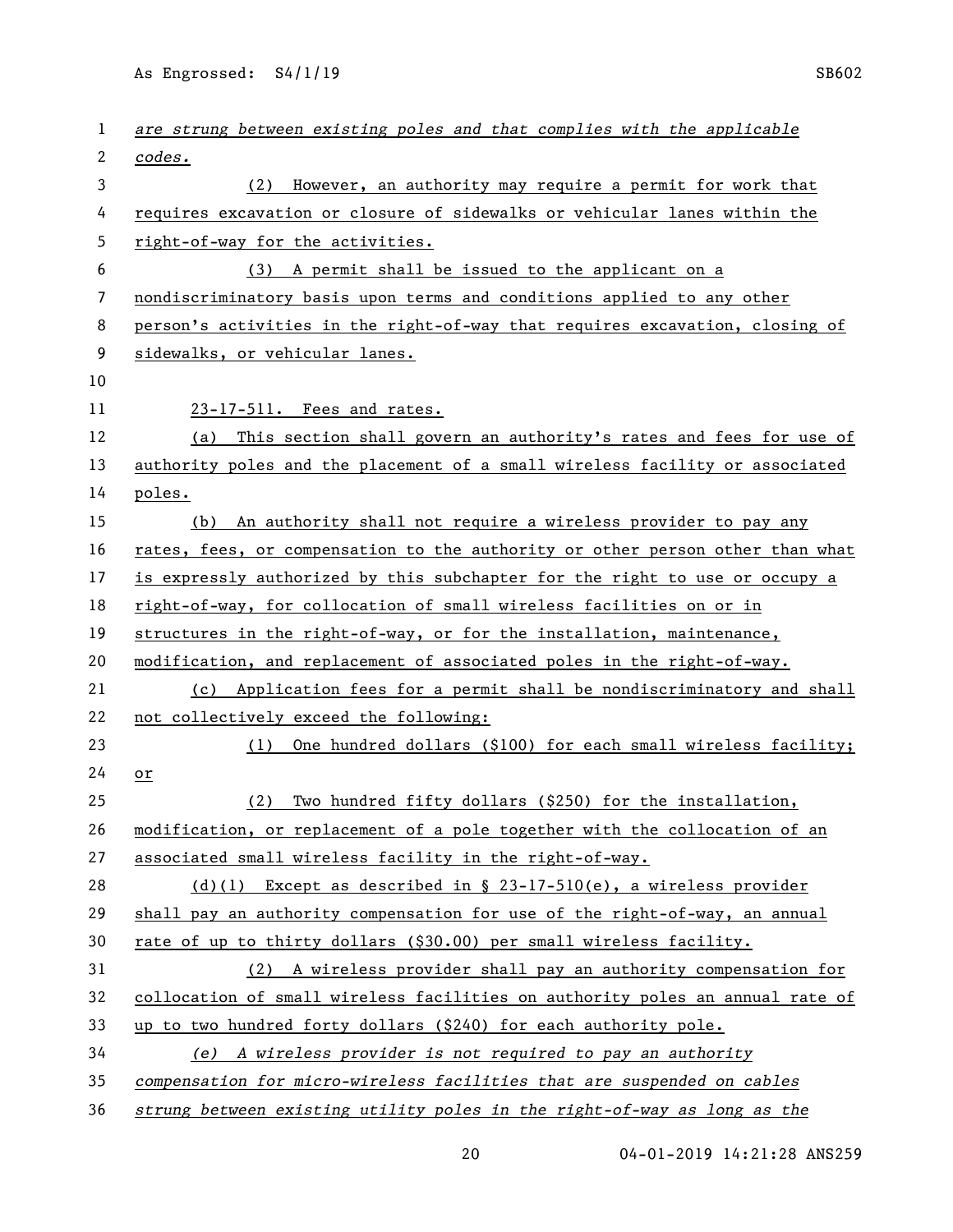| 1  | wireless provider compensates the authority through other licenses or         |
|----|-------------------------------------------------------------------------------|
| 2  | franchises held directly or through one (1) of the wireless provider's        |
| 3  | affiliates for the placement of the suspension cables in the right-of-way.    |
| 4  | The rates under this section, together with a one-time application<br>(f)     |
| 5  | fee, shall be the total compensation that the wireless provider is required   |
| 6  | to pay the authority for the deployment of small wireless facilities in the   |
| 7  | right-of-way and any associated poles.                                        |
| 8  |                                                                               |
| 9  | 23-17-512. Local authority.                                                   |
| 10 | $(a)(1)$ Subject to this subchapter and applicable federal law, an            |
| 11 | authority may continue to exercise zoning, land use, planning, and permitting |
| 12 | authority within its territorial boundaries with respect to wireless support  |
| 13 | structures, including the enforcement of applicable codes.                    |
| 14 | (2) An authority shall not have or exercise any jurisdiction or               |
| 15 | authority over the design, engineering, construction, installation, or        |
| 16 | operation of a small wireless facility located in an interior structure or    |
| 17 | upon the site of a campus, stadium, or athletic facility not owned or         |
| 18 | controlled by the authority, other than to require compliance with applicable |
| 19 | codes.                                                                        |
| 20 | (b) This subchapter does not authorize the state or any political             |
| 21 | subdivision, including an authority, to require small wireless facility       |
| 22 | deployment or to regulate wireless service.                                   |
| 23 |                                                                               |
| 24 | 23-17-513. Arkansas Public Service Commission - Jurisdiction over pole        |
| 25 | attachments.                                                                  |
| 26 | (a) This subchapter does not limit, abrogate, or supersede the                |
| 27 | jurisdiction of the Arkansas Public Service Commission, or any rule or order  |
| 28 | of the commission concerning pole attachments under § 23-4-1001 et seq., or   |
| 29 | any agreement of a public utility pole owner and attacher related to the      |
| 30 | rates, terms, and conditions for a pole attachment.                           |
| 31 | This subchapter does not authorize:<br>(b)                                    |
| 32 | (1) Any attachment or installation to or on an electric                       |
| 33 | cooperative-owned pole;                                                       |
| 34 | (2) Any attachment or installation within a nonpublic right-of-               |
| 35 | way acquired by an electric cooperative; or                                   |
| 36 | (3) Use of an electric cooperative-owned line, duct, conduit,                 |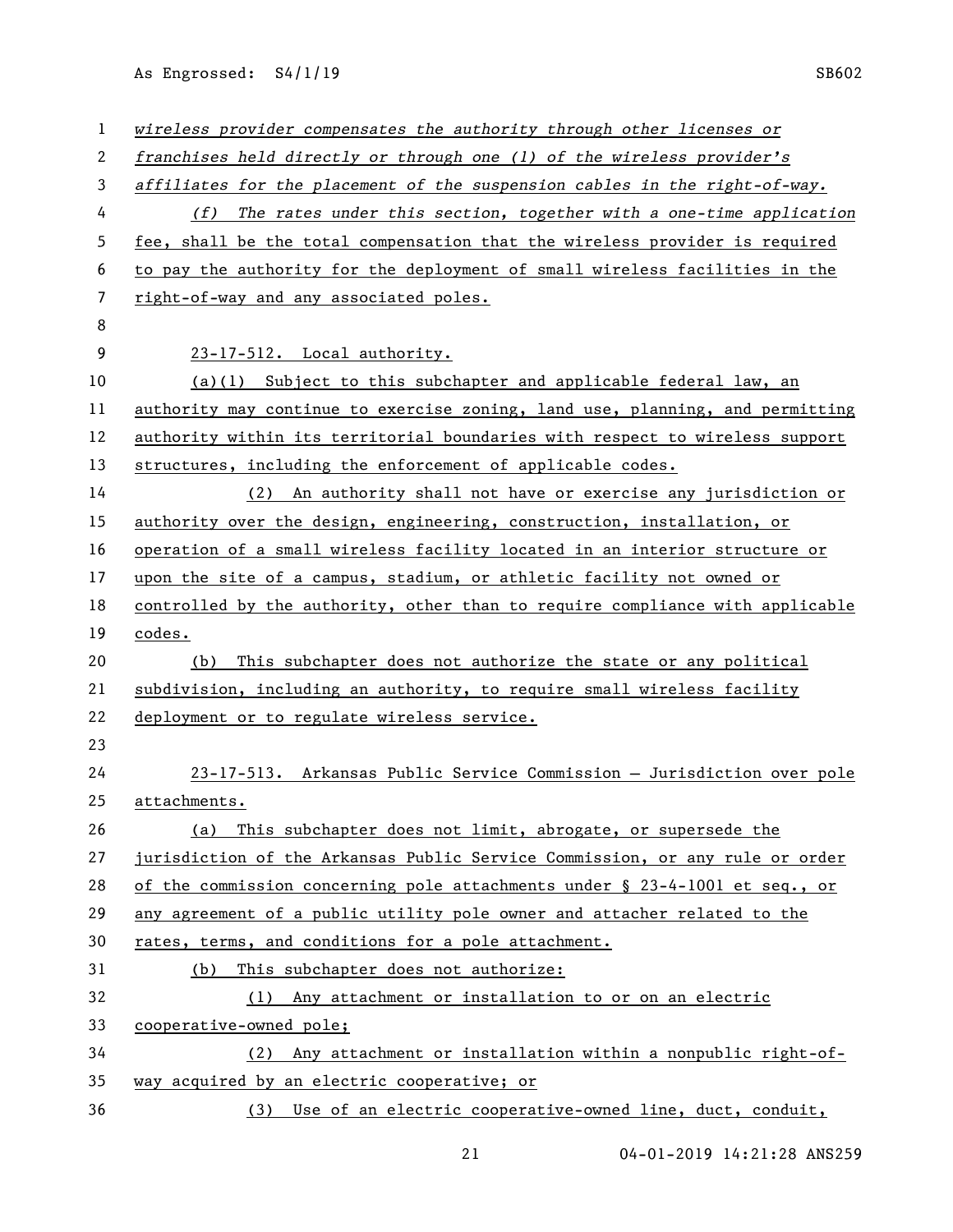| 1              | similar structure, or equipment of any type.                                  |
|----------------|-------------------------------------------------------------------------------|
| 2              | This subchapter does not authorize:<br>(c)                                    |
| 3              | (1) Any attachment or installation to or on an investor-owned                 |
| 4              | electric utility-owned pole;                                                  |
| 5              | (2) Any attachment or installation within a nonpublic right-of-               |
| 6              | way acquired by an investor-owned electric public utility; or                 |
| $\overline{7}$ | (3) Use of an investor-owned electric public utility owned line,              |
| 8              | duct, conduit, similar structure, or equipment of any type.                   |
| 9              |                                                                               |
| 10             | 23-17-514. Implementation.                                                    |
| 11             | $(a)(1)$ An authority may adopt an ordinance that makes available to          |
| 12             | wireless providers rates, fees, and other terms that comply with this         |
| 13             | subchapter.                                                                   |
| 14             | (2) Subject to the other provisions of this section, in the                   |
| 15             | absence of an ordinance or agreement that substantially implements this       |
| 16             | subchapter and until such an ordinance is adopted or agreement is reached, if |
| 17             | at all, a wireless provider may collocate small wireless facilities and       |
| 18             | install associated poles under the requirements of this subchapter.           |
| 19             | (3) An authority shall not require a wireless provider to enter               |
| 20             | into an agreement to implement this subchapter, but such agreements are       |
| 21             | permissible if voluntary and nondiscriminatory.                               |
| 22             | (b) Ordinances and agreements implementing this subchapter are public         |
| 23             | or private arrangements and are matters of legitimate and significant         |
| 24             | statewide concern.                                                            |
| 25             | $(c)(1)$ A provision of an agreement or ordinance with an effective date      |
| 26             | before September 1, 2019, that does not fully comply with this subchapter     |
| 27             | shall apply only to small wireless facilities and associated poles that were  |
| 28             | operational before September 1, 2019, and shall be deemed invalid and         |
| 29             | unenforceable beginning on the one hundred eighty-first day after September   |
| 30             | 1, 2019.                                                                      |
| 31             | (2) To the extent an agreement or ordinance, or part thereof, is              |
| 32             | invalid under subdivision $(c)(1)$ of this section, small wireless facilities |
| 33             | and associated poles that became operational before September 1, 2019, under  |
| 34             | the agreement or ordinance, may remain installed and be operated under the    |
| 35             | requirements of this subchapter.                                              |
| 36             | $(d)(1)$ An agreement or ordinance with an effective date of September        |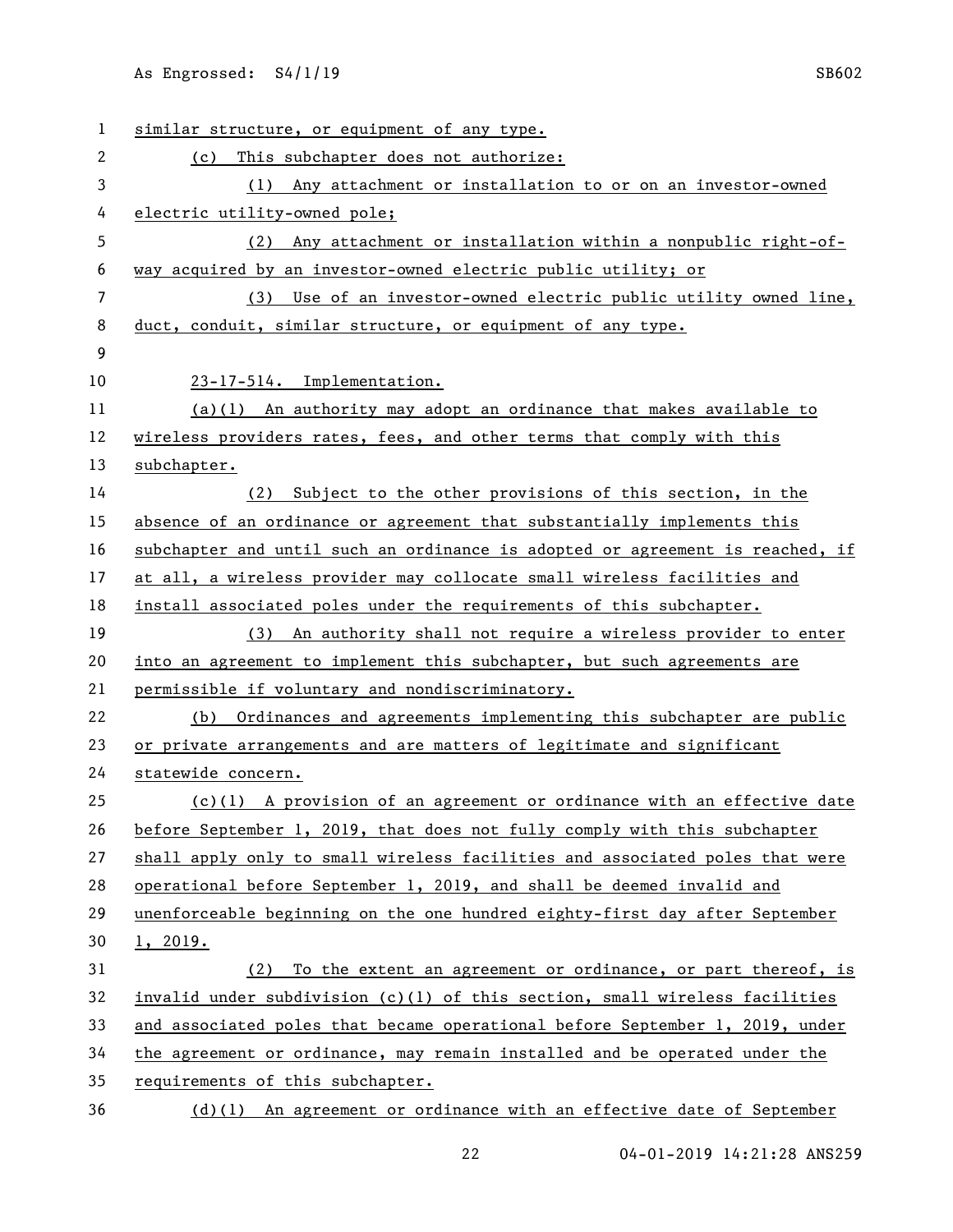| 1  | 1, 2019, or later that applies to small wireless facilities and associated    |
|----|-------------------------------------------------------------------------------|
| 2  | poles is invalid and unenforceable unless it fully complies with this         |
| 3  | subchapter.                                                                   |
| 4  | In the absence of an ordinance or agreement that complies<br>(2)              |
| 5  | with this subchapter, a wireless provider may install and operate small       |
| 6  | wireless facilities and associated poles in the right-of-way under the        |
| 7  | requirements of this subchapter.                                              |
| 8  |                                                                               |
| 9  | 23-17-515. Dispute resolution.                                                |
| 10 | (a) A court of competent jurisdiction shall have jurisdiction to              |
| 11 | determine disputes arising under this subchapter.                             |
| 12 | (b) Pending resolution of a dispute concerning rates for collocation          |
| 13 | of small wireless facilities on authority poles in the right-of-way, the      |
| 14 | authority owning or controlling the structure shall allow the collocating     |
| 15 | person to collocate at annual rates of no more than:                          |
| 16 | (1) Thirty dollars (\$30.00) per small wireless facility for use              |
| 17 | of the right-of-way; and                                                      |
| 18 | (2) An annual rate of up to two hundred forty dollars (\$240) for             |
| 19 | each authority pole used for the collocation of small wireless facilities,    |
| 20 | with rates to be trued up upon final resolution of the dispute.               |
| 21 | Any disputes, wherever filed, shall be pursued according to<br>(c)            |
| 22 | accelerated docket or complaint procedures, if available.                     |
| 23 |                                                                               |
| 24 | 23-17-516. Indemnification, insurance, and bonding.                           |
| 25 | (a) An authority may adopt reasonable indemnification, insurance, and         |
| 26 | bonding requirements related to the deployment of small wireless facilities   |
| 27 | and associated poles under this subchapter.                                   |
| 28 | $(b)(1)$ An authority may require a wireless provider to defend,              |
| 29 | indemnify and hold harmless the authority and its officers, agents and        |
| 30 | employees against any claims, demands, damages, lawsuits, judgments, costs,   |
| 31 | liens, losses, expenses, and attorney's fees resulting from the installation, |
| 32 | construction, repair, replacement, operation, or maintenance of poles, small  |
| 33 | wireless facilities, or attachments to authority poles to the extent directly |
| 34 | caused by the negligence of the wireless provider, its contractors,           |
| 35 | subcontractors and their officers, employees or agents.                       |
| 36 | (2) A wireless provider has no obligation to defend, indemnify,               |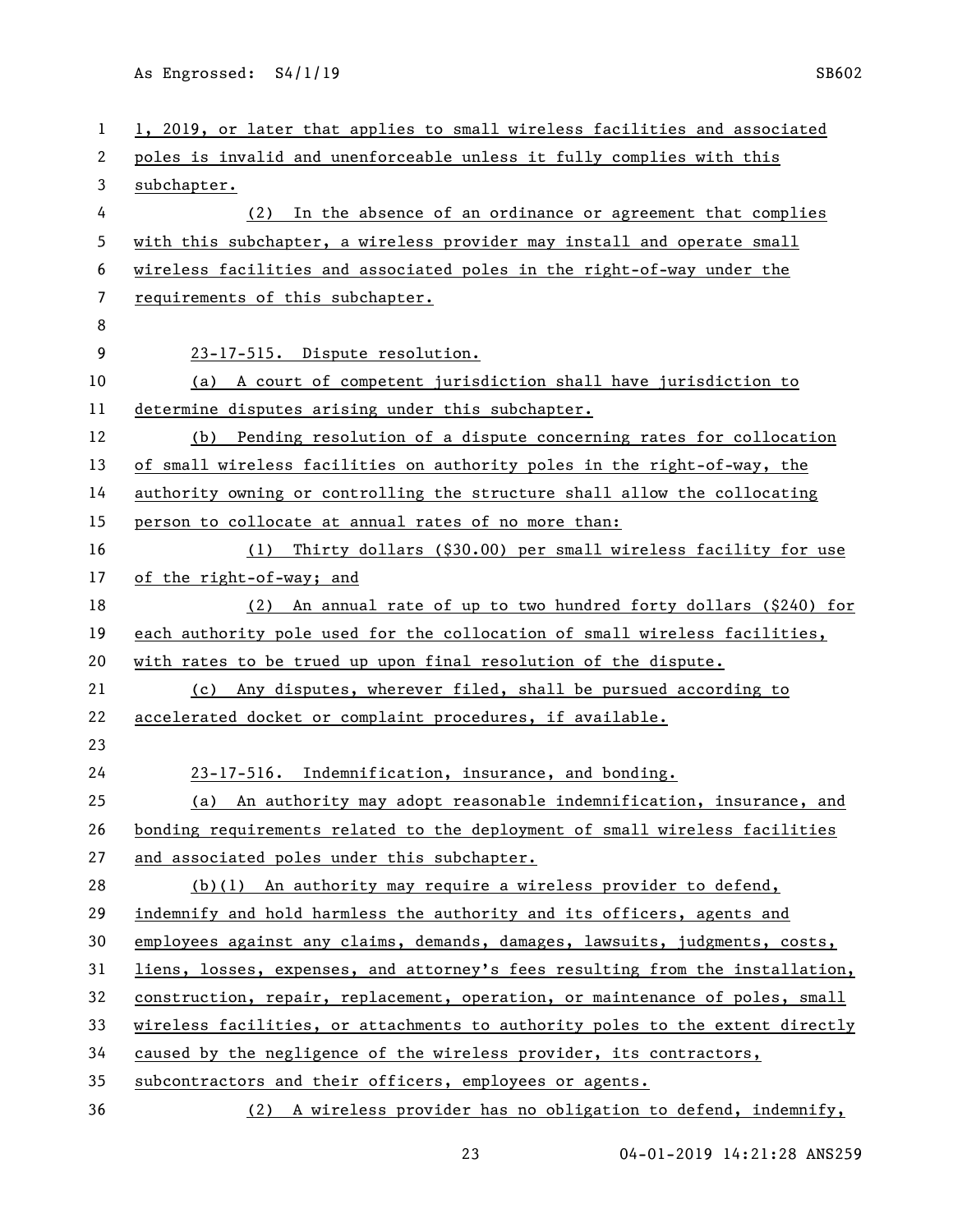| $\mathbf{1}$             | or hold harmless an authority or its officers, agents, or employees against    |
|--------------------------|--------------------------------------------------------------------------------|
| 2                        | any liabilities or losses due to or caused by the sole negligence of the       |
| 3                        | authority or its employees or agents.                                          |
| 4                        | $(c)(1)$ An authority may require a wireless provider to have in effect        |
| 5                        | insurance coverage against the claims, demands, damages, lawsuits, judgments,  |
| 6                        | costs, liens, losses, expenses, and attorney's fees described in subsection    |
| $\overline{\phantom{a}}$ | (b) of this section, so long as the authority imposes similar requirements on  |
| 8                        | other right-of-way users and the requirements are reasonable and               |
| 9                        | nondiscriminatory, and provided that an authority does not require a wireless  |
| 10                       | provider to obtain insurance naming the authority or its officers and          |
| 11                       | employees as additional insureds.                                              |
| 12                       | $(2)(A)$ A wireless provider with net assets of at least five                  |
| 13                       | hundred million dollars (\$500,000,000), including the assets of its           |
| 14                       | affiliates, may self-insure as to any required coverage.                       |
| 15                       | (B) An authority may require reasonable proof that the                         |
| 16                       | wireless provider is eligible under subdivision $(c)(2)(A)$ of this section to |
| 17                       | self-insure.                                                                   |
| 18                       | (C) A wireless provider shall immediately notify each                          |
| 19                       | authority in which the wireless provider has obtained permits of any change    |
| 20                       | in its self-insured status as to any coverage required under this subsection,  |
| 21                       | and of any change in the ability of the wireless provider to cover the losses  |
| 22                       | specified in subdivision $(c)(1)$ of this section.                             |
| 23                       | $(d)(1)$ An authority may adopt bonding requirements for small wireless        |
| 24                       | facility collocations if the authority imposes similar requirements in         |
| 25                       | connection with other right-of-way users.                                      |
| 26                       | (2)<br>The purpose of the bonds shall be to:                                   |
| 27                       | (A) Provide for the removal of abandoned or improperly                         |
| 28                       | maintained small wireless facilities, including those that an authority        |
| 29                       | determines needs to be removed to protect public health, safety, or welfare;   |
| 30                       | and                                                                            |
| 31                       | (B) Recoup rates or fees that have not been paid by a                          |
| 32                       | wireless provider in over twelve (12) months, so long as the wireless          |
| 33                       | provider has received reasonable notice from the authority of any of the       |
| 34                       | noncompliance listed above and an opportunity to cure.                         |
| 35                       | $(3)(A)$ Bonding requirements shall not exceed one thousand                    |
| 36                       | dollars (\$1,000) per small wireless facility.                                 |